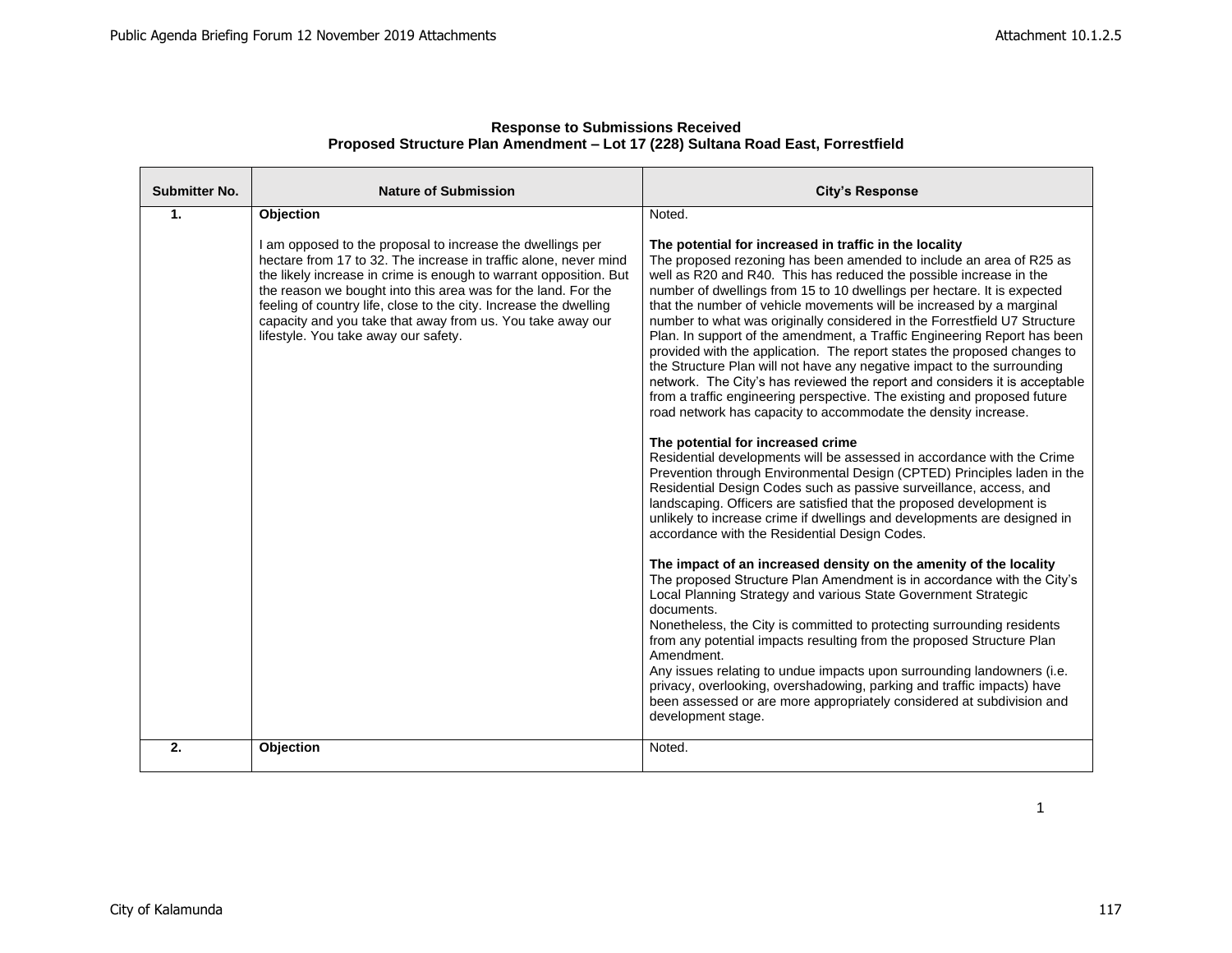|    | The housing planned does not fit in with the current design style<br>of the surrounding and adjacent homes. The increased traffic is<br>also destined to be a hazard through streets which have child<br>care centres, schools and playgrounds. There are already many<br>cars speeding along the current roads in place. This does not<br>just affect residents but those that come to the area for activities<br>such as the swimming club, equestrian club, child care amongst<br>others There will also be less and less areas for children play<br>and exercise in fielded areas close to home. The environmental<br>impact around the surrounding crumpet creek reserve will also<br>be affected with many species of birds and other fauna which<br>have disappeared due to their loss of habitation and future<br>further loss. The increased density will also see an increase in<br>household pets such as cats which can further affect the local<br>habitat by killing off local fauna and spreading disease. The<br>increased density will also likely bring increased crime levels<br>which are already climbing at an alarming rate in the Forrestfield<br>area. In instance where the positive outweighs the negative an<br>argument can be made however in this instance the negatives<br>far outweigh the positives and decisions involving the local<br>community need to be taken far more seriously as they are the<br>voice of what happens on the ground and have a firsthand<br>insight into how it is to live in the area. | Increased density being inconsistent with the surrounding area<br>The surrounding Residential development is predominately coded R20<br>with pockets of R12.5, R30 and R40. The proposed residential density of<br>R20, R25 and R40 is considered in the similar band of low density.<br>Officers acknowledge that there will be a different built form as dwelling<br>density increases, but it will not be to an extent that is inconsistent with the<br>surrounding area.<br><b>Traffic Hazard</b><br>There are no schools or established child care centres within proximity of<br>the site. The increase in traffic would not result in any major changes to<br>amenity. The closest local centre and school are more than 500m away<br>from the site.<br><b>Environmental Impact</b><br>Crumpet Creek is approximately 250m from the subject site. The<br>proposed increase in density is not seen to affect the existing creek line.<br>Efforts to retain any remnant vegetation on site can be dealt with at the<br>subdivision phase through the submission of a Local Development Plan.<br>Loss of Open Space Areas<br>There are currently four public open space reservations within a 400m<br>radius of the proposal.<br>The potential for increased crime<br>Residential developments will be assessed in accordance with the Crime<br>Prevention through Environmental Design (CPTED) Principles laden in the<br>Residential Design Codes such as passive surveillance, access, and<br>landscaping. Officers are satisfied that the proposed development is<br>unlikely to increase crime if dwellings and developments are designed in<br>accordance with the Residential Design Codes. |
|----|-----------------------------------------------------------------------------------------------------------------------------------------------------------------------------------------------------------------------------------------------------------------------------------------------------------------------------------------------------------------------------------------------------------------------------------------------------------------------------------------------------------------------------------------------------------------------------------------------------------------------------------------------------------------------------------------------------------------------------------------------------------------------------------------------------------------------------------------------------------------------------------------------------------------------------------------------------------------------------------------------------------------------------------------------------------------------------------------------------------------------------------------------------------------------------------------------------------------------------------------------------------------------------------------------------------------------------------------------------------------------------------------------------------------------------------------------------------------------------------------------------------------------------------------------------|--------------------------------------------------------------------------------------------------------------------------------------------------------------------------------------------------------------------------------------------------------------------------------------------------------------------------------------------------------------------------------------------------------------------------------------------------------------------------------------------------------------------------------------------------------------------------------------------------------------------------------------------------------------------------------------------------------------------------------------------------------------------------------------------------------------------------------------------------------------------------------------------------------------------------------------------------------------------------------------------------------------------------------------------------------------------------------------------------------------------------------------------------------------------------------------------------------------------------------------------------------------------------------------------------------------------------------------------------------------------------------------------------------------------------------------------------------------------------------------------------------------------------------------------------------------------------------------------------------------------------------------------------------------------------------------------------------|
| 3. | Objection                                                                                                                                                                                                                                                                                                                                                                                                                                                                                                                                                                                                                                                                                                                                                                                                                                                                                                                                                                                                                                                                                                                                                                                                                                                                                                                                                                                                                                                                                                                                           | Noted.                                                                                                                                                                                                                                                                                                                                                                                                                                                                                                                                                                                                                                                                                                                                                                                                                                                                                                                                                                                                                                                                                                                                                                                                                                                                                                                                                                                                                                                                                                                                                                                                                                                                                                 |
|    | This high-density housing does not suit the surrounding<br>properties. Many young families in the area. The lot sizes in the<br>hales was a bit extreme for the surrounding residents and this<br>takes it even denser. People move to the city of Kalamunda to<br>get away from busy roads and congestion. Too much too soon.<br>Unnecessary and greedy                                                                                                                                                                                                                                                                                                                                                                                                                                                                                                                                                                                                                                                                                                                                                                                                                                                                                                                                                                                                                                                                                                                                                                                            | Increased density being inconsistent with the surrounding area<br>The surrounding Residential development is predominately coded R20<br>with pockets of R12.5, R30 and R40. The proposed residential density of<br>R20, R25 and R40 is considered in the similar band of low density.<br>Officers acknowledge that there will be a different built form as dwelling                                                                                                                                                                                                                                                                                                                                                                                                                                                                                                                                                                                                                                                                                                                                                                                                                                                                                                                                                                                                                                                                                                                                                                                                                                                                                                                                    |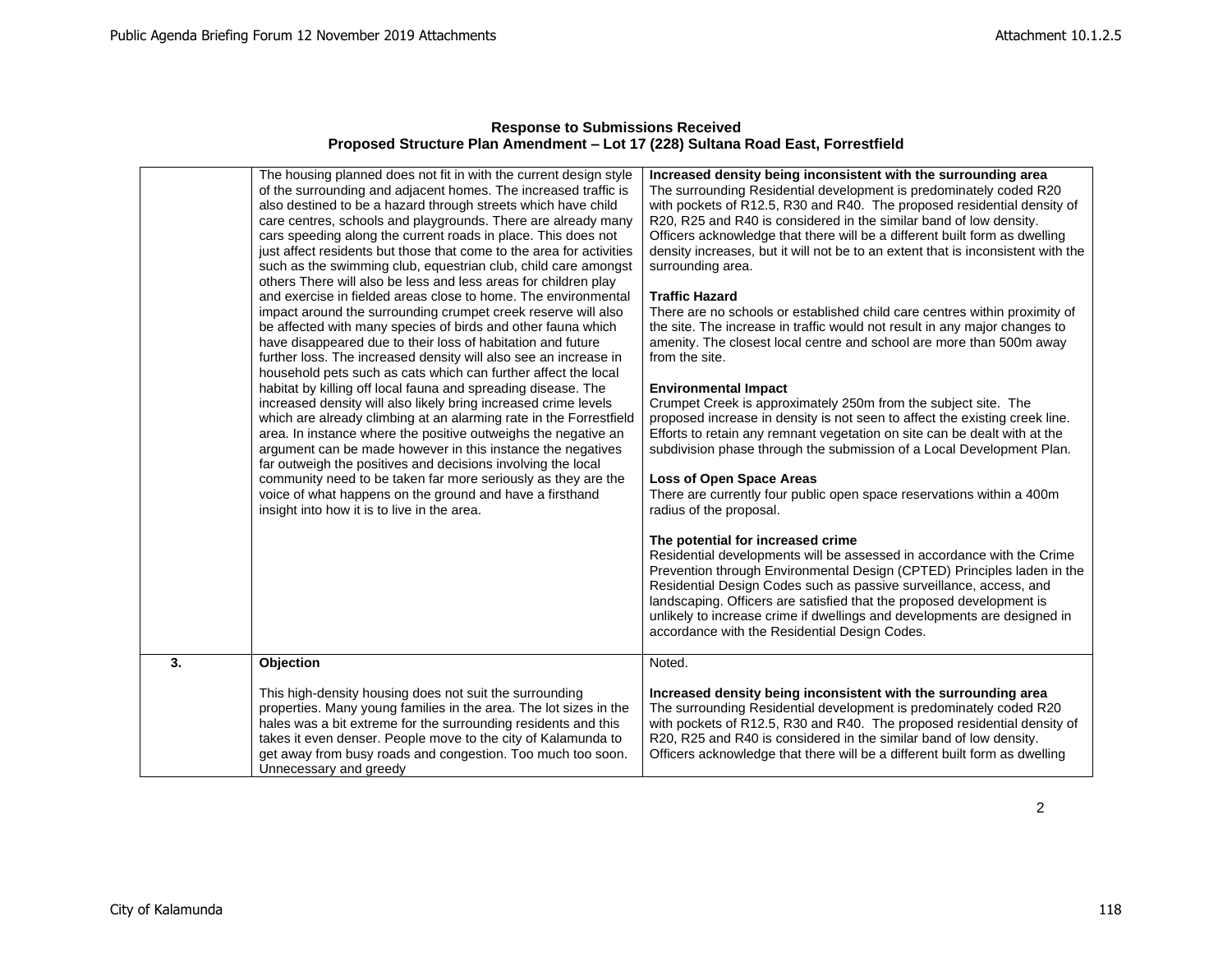|    |                                                                                                                                                                                                                                                                                                                                                                                                                                                                                                                    | density increases, but it will not be to an extent that is inconsistent with the<br>surrounding area.<br>The impact of an increased density on the amenity of the locality<br>The proposed Structure Plan Amendment is in accordance with the City's<br>Local Planning Strategy and various State Government Strategic<br>documents.<br>Nonetheless, the City is committed to protecting surrounding residents<br>from any potential impacts resulting from the proposed Structure Plan<br>Amendment.<br>Any issues relating to undue impacts upon surrounding landowners (i.e.<br>privacy, overlooking, overshadowing, parking and traffic impacts) have<br>been assessed or are more appropriately considered at subdivision and<br>development stage.                                                                                                                                                                                                                                                                                                                                                    |
|----|--------------------------------------------------------------------------------------------------------------------------------------------------------------------------------------------------------------------------------------------------------------------------------------------------------------------------------------------------------------------------------------------------------------------------------------------------------------------------------------------------------------------|-------------------------------------------------------------------------------------------------------------------------------------------------------------------------------------------------------------------------------------------------------------------------------------------------------------------------------------------------------------------------------------------------------------------------------------------------------------------------------------------------------------------------------------------------------------------------------------------------------------------------------------------------------------------------------------------------------------------------------------------------------------------------------------------------------------------------------------------------------------------------------------------------------------------------------------------------------------------------------------------------------------------------------------------------------------------------------------------------------------|
| 4. | Objection<br>Re zoning should not be allowed, I would suggest that you drive<br>around the Hales many properties don't have enough room to<br>park their vehicles within their property boundaries now on the<br>larger blocks, all you are creating will be more social issues with<br>increased population within a smaller area, The Hales already<br>looks untidy and congested. It's a shame that these new<br>developments you won't have room to plant a tree in a suburb<br>that has Forrest with its name | Noted.<br>The impact of an increased density on the amenity of the locality<br>The proposed Structure Plan Amendment is in accordance with the City's<br>Local Planning Strategy and various State Government Strategic<br>documents.<br>Nonetheless, the City is committed to protecting surrounding residents<br>from any potential impacts resulting from the proposed Structure Plan<br>Amendment.<br>Any issues relating to undue impacts upon surrounding landowners (i.e.<br>privacy, overlooking, overshadowing, parking and traffic impacts) have<br>been assessed or are more appropriately considered at subdivision and<br>development stage<br><b>Changes to Existing Built Form</b><br>No housing designs have been submitted at this stage for the proposed<br>subdivision layout. It is recommended that a Local Development Plan is to<br>be created in order to produce high quality housing stock with the<br>amended subdivision layout and to supplement nearby housing designs.<br>The provision of parking facilities within each will be assessed at this<br>detailed design phase. |
| 5. | Objection                                                                                                                                                                                                                                                                                                                                                                                                                                                                                                          | Noted.                                                                                                                                                                                                                                                                                                                                                                                                                                                                                                                                                                                                                                                                                                                                                                                                                                                                                                                                                                                                                                                                                                      |
|    |                                                                                                                                                                                                                                                                                                                                                                                                                                                                                                                    | <b>Changes to Existing Built Form</b>                                                                                                                                                                                                                                                                                                                                                                                                                                                                                                                                                                                                                                                                                                                                                                                                                                                                                                                                                                                                                                                                       |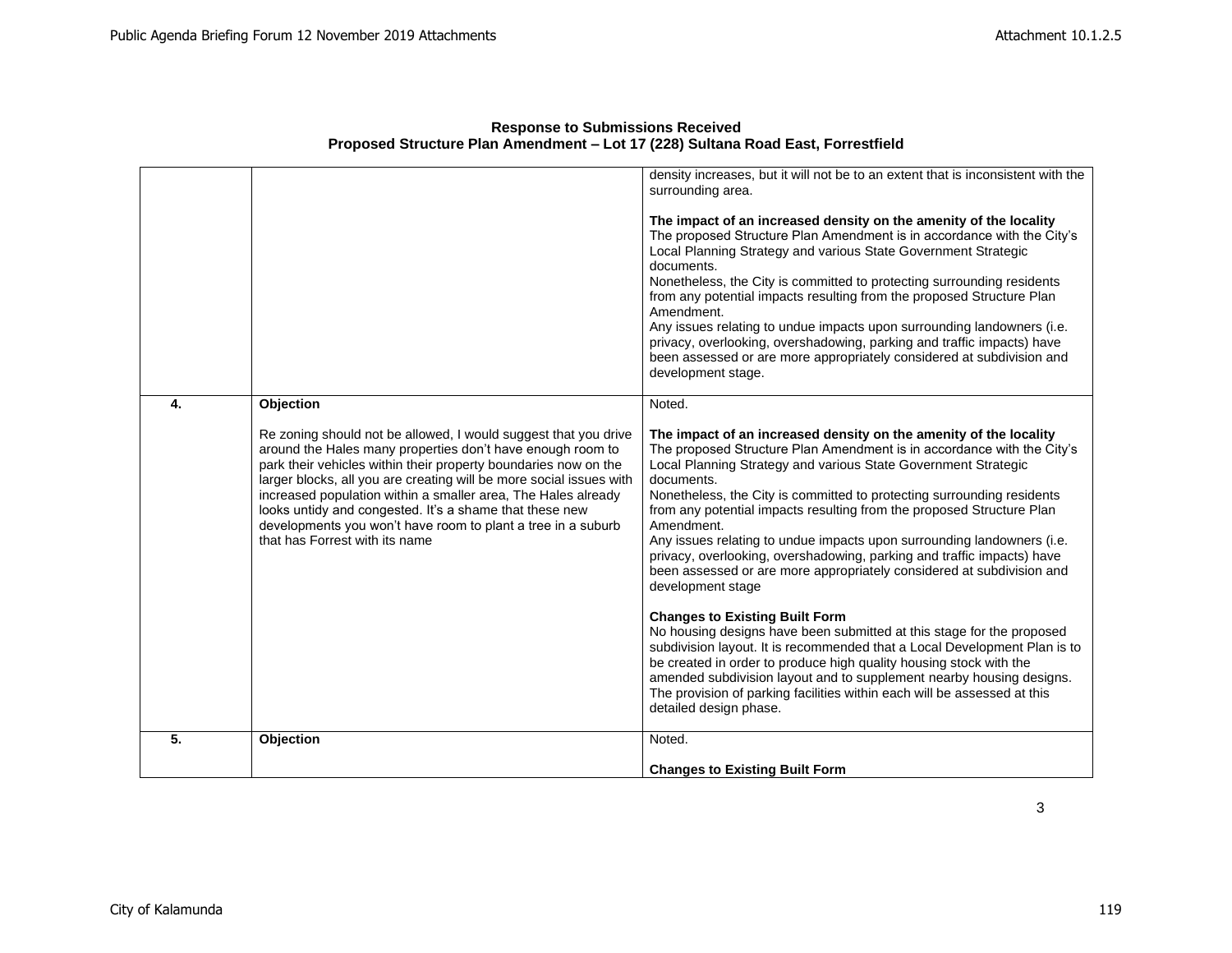| <b>Response to Submissions Received</b>                                          |
|----------------------------------------------------------------------------------|
| Proposed Structure Plan Amendment – Lot 17 (228) Sultana Road East, Forrestfield |

|    | I am strongly against the proposed high-density development<br>over my back fence for the following reasons; -proposed blocks<br>are very small,<br>obviously multi story town house type dwellings will be built, I<br>don't wish to have 3 or 4,2 story townhouses being able to see<br>into my backyard,<br>view over my family in the swimming pool and view into the rear<br>windows of our house and viewing our underwear on the<br>clothes line. - this proposal would see minimum 60 more cars<br>plus visitors down our little street, which wasn't designed with<br>high volume in mind and would be a danger to my young<br>children. - these blocks will undoubtedly attract investors, not<br>owner occupiers. In turn, this will mean there will be nearly all<br>renters, which will create a "slum" next door to my house. -<br>Aforementioned slum will devalue my property significantly. -will<br>increase the burden on our infrastructure, in particular, the local<br>schools. I sincerely hope you will take my viewpoints in mind<br>when considering approving this proposal. | No housing designs have been submitted at this stage for the proposed<br>subdivision layout. It is recommended that a Local Development Plan is to<br>be created in order to produce high quality housing stock with the<br>amended subdivision layout and to supplement nearby housing designs.<br>The provision of parking facilities within each will be assessed at this<br>detailed design phase.<br>The potential for increased in traffic in the locality<br>The proposed rezoning has been amended to include an area of R25 as<br>well as R20 and R40. This has reduced the possible increase in the<br>number of dwellings from 15 to 10 dwellings per hectare. It is expected<br>that the number of vehicle movements will be increased by a marginal<br>number to what was originally considered in the Forrestfield U7 Structure<br>Plan. In support of the amendment, a Traffic Engineering Report has been<br>provided with the application. The report states the proposed changes to<br>the Structure Plan will not have any negative impact to the surrounding<br>network. The City's has reviewed the report and considers it is acceptable<br>from a traffic engineering perspective. The existing and proposed future<br>road network has capacity to accommodate the density increase. |
|----|---------------------------------------------------------------------------------------------------------------------------------------------------------------------------------------------------------------------------------------------------------------------------------------------------------------------------------------------------------------------------------------------------------------------------------------------------------------------------------------------------------------------------------------------------------------------------------------------------------------------------------------------------------------------------------------------------------------------------------------------------------------------------------------------------------------------------------------------------------------------------------------------------------------------------------------------------------------------------------------------------------------------------------------------------------------------------------------------------------|--------------------------------------------------------------------------------------------------------------------------------------------------------------------------------------------------------------------------------------------------------------------------------------------------------------------------------------------------------------------------------------------------------------------------------------------------------------------------------------------------------------------------------------------------------------------------------------------------------------------------------------------------------------------------------------------------------------------------------------------------------------------------------------------------------------------------------------------------------------------------------------------------------------------------------------------------------------------------------------------------------------------------------------------------------------------------------------------------------------------------------------------------------------------------------------------------------------------------------------------------------------------------------------------------------------|
| 6. | Objection                                                                                                                                                                                                                                                                                                                                                                                                                                                                                                                                                                                                                                                                                                                                                                                                                                                                                                                                                                                                                                                                                               | Noted.                                                                                                                                                                                                                                                                                                                                                                                                                                                                                                                                                                                                                                                                                                                                                                                                                                                                                                                                                                                                                                                                                                                                                                                                                                                                                                       |
|    | Do not agree to amendment on Lot 17 (228) Sultana Rd East<br>Forrestfield WA, it will turn area into an overcrowded traffic<br>congested, slum put it<br>in your backyard not, mine                                                                                                                                                                                                                                                                                                                                                                                                                                                                                                                                                                                                                                                                                                                                                                                                                                                                                                                     | The potential for increased in traffic in the locality<br>The proposed rezoning has been amended to include an area of R25 as<br>well as R20 and R40. This has reduced the possible increase in the<br>number of dwellings from 15 to 10 dwellings per hectare. It is expected<br>that the number of vehicle movements will be increased by a marginal<br>number to what was originally considered in the Forrestfield U7 Structure<br>Plan. In support of the amendment, a Traffic Engineering Report has been<br>provided with the application. The report states the proposed changes to<br>the Structure Plan will not have any negative impact to the surrounding<br>network. The City's has reviewed the report and considers it is acceptable<br>from a traffic engineering perspective. The existing and proposed future<br>road network has capacity to accommodate the density increase.                                                                                                                                                                                                                                                                                                                                                                                                           |
| 7. | Objection                                                                                                                                                                                                                                                                                                                                                                                                                                                                                                                                                                                                                                                                                                                                                                                                                                                                                                                                                                                                                                                                                               | Noted.                                                                                                                                                                                                                                                                                                                                                                                                                                                                                                                                                                                                                                                                                                                                                                                                                                                                                                                                                                                                                                                                                                                                                                                                                                                                                                       |
|    | Re the Forrestfield development amendment for Lot17 Sultana<br>Rd. I most strongly object to breaking the lot into such small                                                                                                                                                                                                                                                                                                                                                                                                                                                                                                                                                                                                                                                                                                                                                                                                                                                                                                                                                                           | The impact of an increased density on the amenity of the locality The<br>proposed Structure Plan Amendment is in accordance with the City's                                                                                                                                                                                                                                                                                                                                                                                                                                                                                                                                                                                                                                                                                                                                                                                                                                                                                                                                                                                                                                                                                                                                                                  |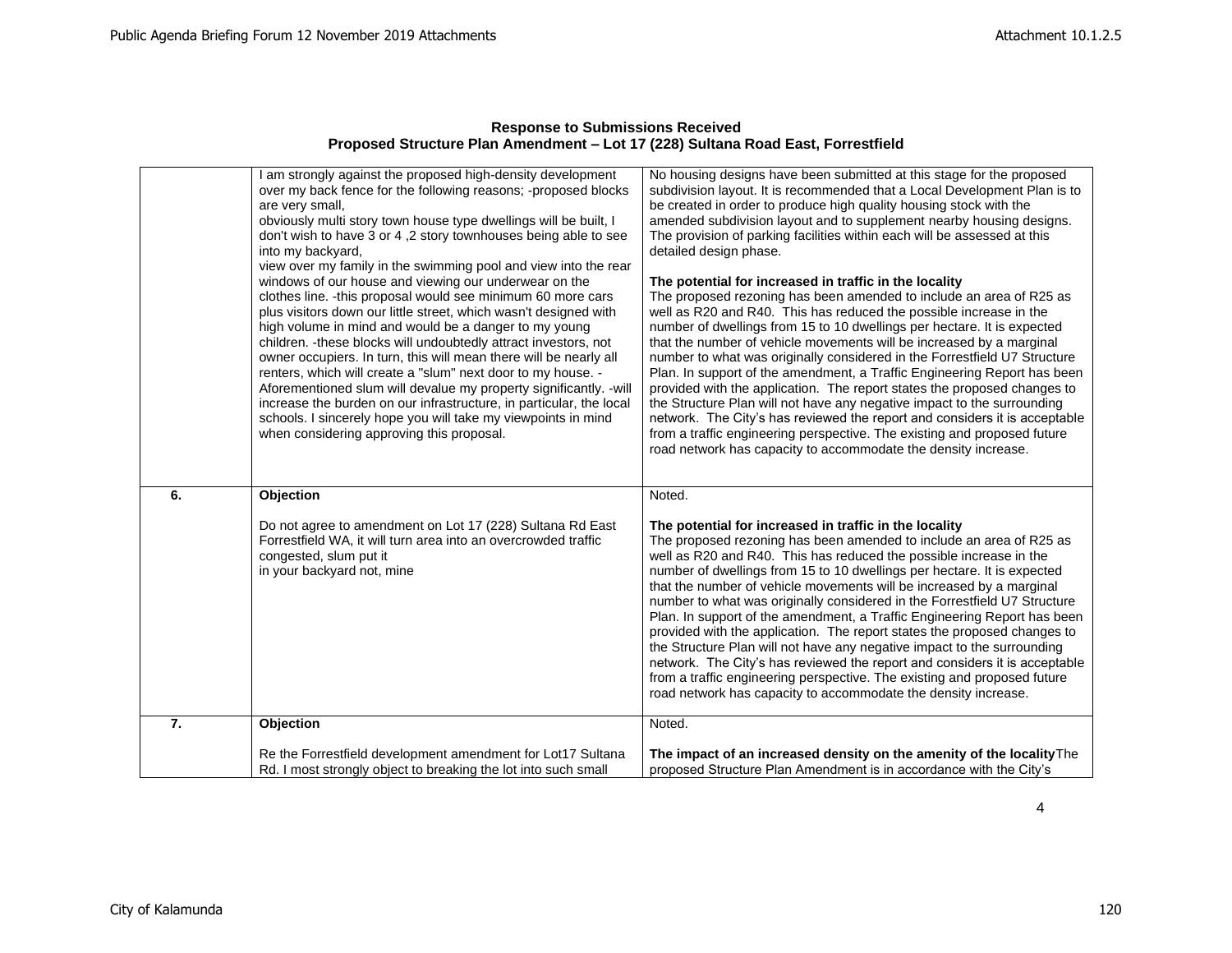| <b>Response to Submissions Received</b>                                          |
|----------------------------------------------------------------------------------|
| Proposed Structure Plan Amendment - Lot 17 (228) Sultana Road East, Forrestfield |

|     | building blocks. It is totally unfair to the people who bought and<br>built their homes under the current quidelines. I have a child<br>living in Forrestfield and her in-laws also live there and it is<br>unfair to treat it as the Kalamunda "poor relation".                                                                                                                                                                                                                                                                                                                                                                                                                                                                                          | Local Planning Strategy and various State Government Strategic<br>documents.<br>Nonetheless, the City is committed to protecting surrounding residents<br>from any potential impacts resulting from the proposed Structure Plan<br>Amendment.<br>Any issues relating to undue impacts upon surrounding landowners (i.e.<br>privacy, overlooking, overshadowing, parking and traffic impacts) have<br>been assessed or are more appropriately considered at subdivision and<br>development stage. |
|-----|-----------------------------------------------------------------------------------------------------------------------------------------------------------------------------------------------------------------------------------------------------------------------------------------------------------------------------------------------------------------------------------------------------------------------------------------------------------------------------------------------------------------------------------------------------------------------------------------------------------------------------------------------------------------------------------------------------------------------------------------------------------|--------------------------------------------------------------------------------------------------------------------------------------------------------------------------------------------------------------------------------------------------------------------------------------------------------------------------------------------------------------------------------------------------------------------------------------------------------------------------------------------------|
| 8.  | Objection                                                                                                                                                                                                                                                                                                                                                                                                                                                                                                                                                                                                                                                                                                                                                 | Noted.                                                                                                                                                                                                                                                                                                                                                                                                                                                                                           |
|     | The new proposed development of small blocks off Sultana<br>Road East is very bad for the area. This will inevitably lead to<br>very small homes, most affordable for the low socio-economic<br>population. Housing on blocks this small leads to conflict<br>amongst neighbours. We already have a lot of anti-social<br>behaviour in the area. We really don't need any more problems.<br>If you take a look on the Forrestfield and surrounds Facebook<br>page, you will see from the posts, security and peaceful living<br>here in the 'fruit bowl' has already declined. Please reconsider<br>the decision to rezone the blocks to even smaller size. I am very<br>concerned as I live alone, my security and peace of mind is<br>being threatened. | The potential for increased crime<br>Residential developments will be assessed in accordance with the Crime<br>Prevention through Environmental Design (CPTED) Principles laden in the<br>Residential Design Codes such as passive surveillance, access, and<br>landscaping. Officers are satisfied that the proposed development is<br>unlikely to increase crime if dwellings and developments are designed in<br>accordance with the Residential Design Codes.                                |
| 9.  | Non-objection - Water Corporation                                                                                                                                                                                                                                                                                                                                                                                                                                                                                                                                                                                                                                                                                                                         | Noted.                                                                                                                                                                                                                                                                                                                                                                                                                                                                                           |
|     | Thank you for your letter regarding the above Minor<br>Amendment to Structure Plan. The Corporation broadly agrees<br>with the overall water and wastewater servicing strategy<br>outlined in the servicing report and will await a more detailed<br>water and wastewater reticulation plan prepared by the<br>proponent's engineers at the subdivision stage to finalise<br>servicing needs for the various sites and density increases<br>outlined.                                                                                                                                                                                                                                                                                                     |                                                                                                                                                                                                                                                                                                                                                                                                                                                                                                  |
| 10. | <b>Objection</b>                                                                                                                                                                                                                                                                                                                                                                                                                                                                                                                                                                                                                                                                                                                                          | Noted.                                                                                                                                                                                                                                                                                                                                                                                                                                                                                           |
|     | I wish to lodge my objection the above amendment. This<br>proposal will increase traffic along Gala Way and Seville Road<br>dramatically. These roadways are very narrow and often<br>congested with cars parked at the Park. As there is no parking                                                                                                                                                                                                                                                                                                                                                                                                                                                                                                      | The potential for increased in traffic in the locality<br>The proposed rezoning has been amended to include an area of R25 as<br>well as R20 and R40. This has reduced the possible increase in the<br>number of dwellings from 15 to 10 dwellings per hectare. It is expected                                                                                                                                                                                                                   |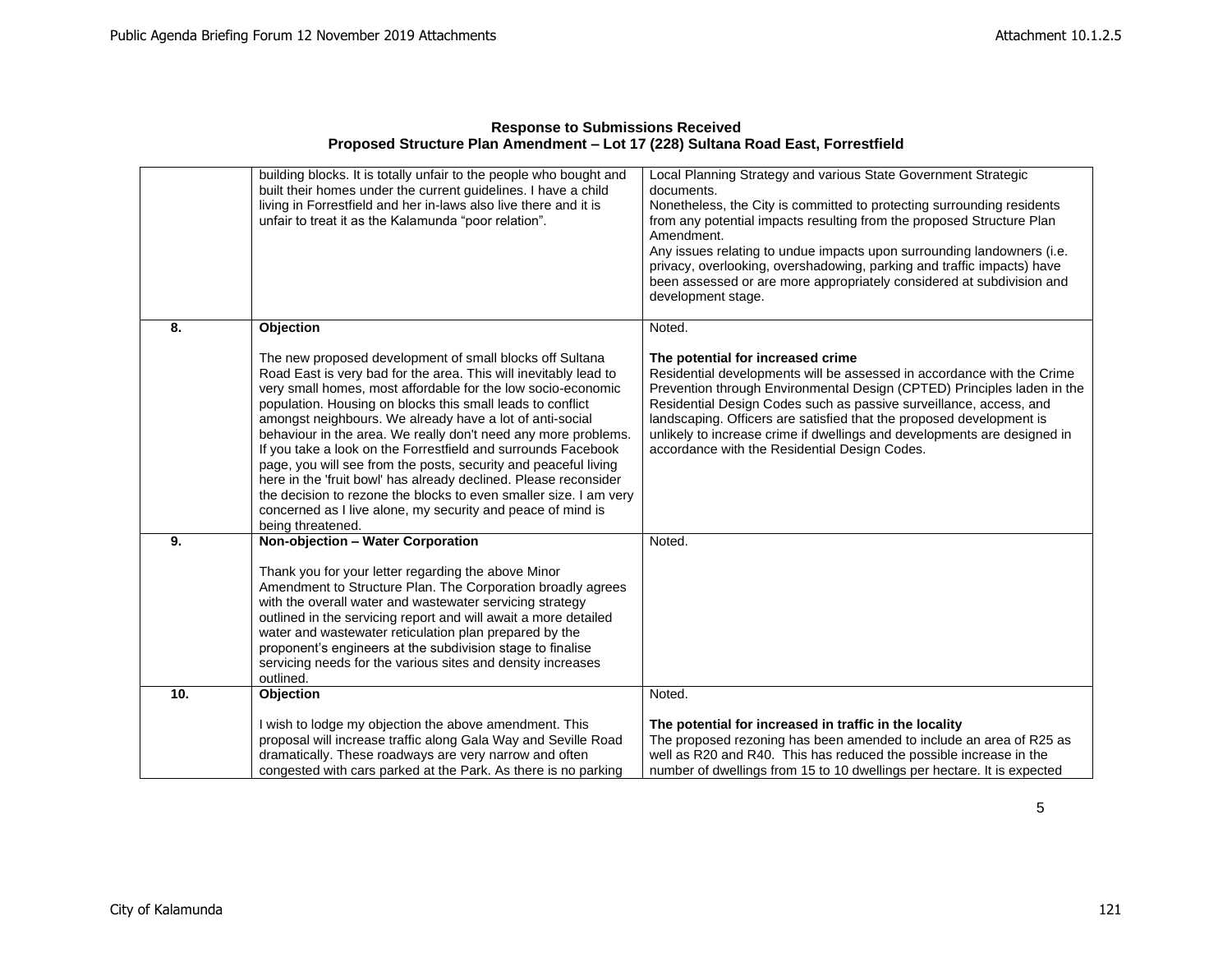|                   | at the park and the verge is too high to park cars on they are<br>parked on mainly Seville Road making it single file access. The<br>increased traffic will be hazardous to the many children that<br>currently play at the park every day. I chose to buy in the area<br>for the large blocks in the area with trees, bird life, animals that<br>give the area a rural feel. This development of smaller block<br>sizing will force people to build two storey houses to give them<br>increased floor area. The people who have properties bordering<br>this subdivision will be greatly impacted with multiple high storey<br>houses blocking their privacy, light and sun hours. This type of<br>subdivision should be for new larger developments in city areas<br>not semi-rural. Hoping this subdivision does not proceed. | that the number of vehicle movements will be increased by a marginal<br>number to what was originally considered in the Forrestfield U7 Structure<br>Plan. In support of the amendment, a Traffic Engineering Report has been<br>provided with the application. The report states the proposed changes to<br>the Structure Plan will not have any negative impact to the surrounding<br>network. The City's has reviewed the report and considers it is acceptable<br>from a traffic engineering perspective. The existing and proposed future<br>road network has capacity to accommodate the density increase.<br>The impact of an increased density on the amenity of the locality<br>The proposed Structure Plan Amendment is in accordance with the City's<br>Local Planning Strategy and various State Government Strategic<br>documents.<br>Nonetheless, the City is committed to protecting surrounding residents<br>from any potential impacts resulting from the proposed Structure Plan<br>Amendment.<br>Any issues relating to undue impacts upon surrounding landowners (i.e.<br>privacy, overlooking, overshadowing, parking and traffic impacts) have<br>been assessed or are more appropriately considered at subdivision and<br>development stage.<br><b>Changes to Existing Built Form</b><br>Although the proposed lot sizes may warrant the consideration of Town<br>Housing Development, it is not guaranteed as part of this structure plan<br>amendment. Any dwelling proposed is subject to an assessment against<br>the visual privacy provisions outlined in the Residential Design Codes. |
|-------------------|----------------------------------------------------------------------------------------------------------------------------------------------------------------------------------------------------------------------------------------------------------------------------------------------------------------------------------------------------------------------------------------------------------------------------------------------------------------------------------------------------------------------------------------------------------------------------------------------------------------------------------------------------------------------------------------------------------------------------------------------------------------------------------------------------------------------------------|----------------------------------------------------------------------------------------------------------------------------------------------------------------------------------------------------------------------------------------------------------------------------------------------------------------------------------------------------------------------------------------------------------------------------------------------------------------------------------------------------------------------------------------------------------------------------------------------------------------------------------------------------------------------------------------------------------------------------------------------------------------------------------------------------------------------------------------------------------------------------------------------------------------------------------------------------------------------------------------------------------------------------------------------------------------------------------------------------------------------------------------------------------------------------------------------------------------------------------------------------------------------------------------------------------------------------------------------------------------------------------------------------------------------------------------------------------------------------------------------------------------------------------------------------------------------------------------------------------------------|
| $\overline{11}$ . | Objection                                                                                                                                                                                                                                                                                                                                                                                                                                                                                                                                                                                                                                                                                                                                                                                                                        | Noted.                                                                                                                                                                                                                                                                                                                                                                                                                                                                                                                                                                                                                                                                                                                                                                                                                                                                                                                                                                                                                                                                                                                                                                                                                                                                                                                                                                                                                                                                                                                                                                                                               |
|                   | I object to the proposed block sizes abutting Sultana Road East.<br>The size should create a buffer to buildings behind<br>and the rural area nearby. There is an existing buffer and it<br>should be in-line with it to be fair with neighbouring<br>properties. It should be around 2 or 3 blocks maximum for the<br>buffer at R12.5.<br>I spoke to Callum at the City's Council Office and I appreciate<br>discussing the proposal.                                                                                                                                                                                                                                                                                                                                                                                           | Increased density being inconsistent with the surrounding area<br>The surrounding Residential development is predominately coded R20<br>with pockets of R12.5, R30 and R40. The proposed residential density of<br>R20, R25 and R40 is considered in the similar band of low density.<br>Officers acknowledge that there will be a different built form as dwelling<br>density increases, but it will not be to an extent that is inconsistent with the<br>surrounding area.                                                                                                                                                                                                                                                                                                                                                                                                                                                                                                                                                                                                                                                                                                                                                                                                                                                                                                                                                                                                                                                                                                                                         |
| 12.               | Objection                                                                                                                                                                                                                                                                                                                                                                                                                                                                                                                                                                                                                                                                                                                                                                                                                        | Noted.                                                                                                                                                                                                                                                                                                                                                                                                                                                                                                                                                                                                                                                                                                                                                                                                                                                                                                                                                                                                                                                                                                                                                                                                                                                                                                                                                                                                                                                                                                                                                                                                               |
|                   |                                                                                                                                                                                                                                                                                                                                                                                                                                                                                                                                                                                                                                                                                                                                                                                                                                  |                                                                                                                                                                                                                                                                                                                                                                                                                                                                                                                                                                                                                                                                                                                                                                                                                                                                                                                                                                                                                                                                                                                                                                                                                                                                                                                                                                                                                                                                                                                                                                                                                      |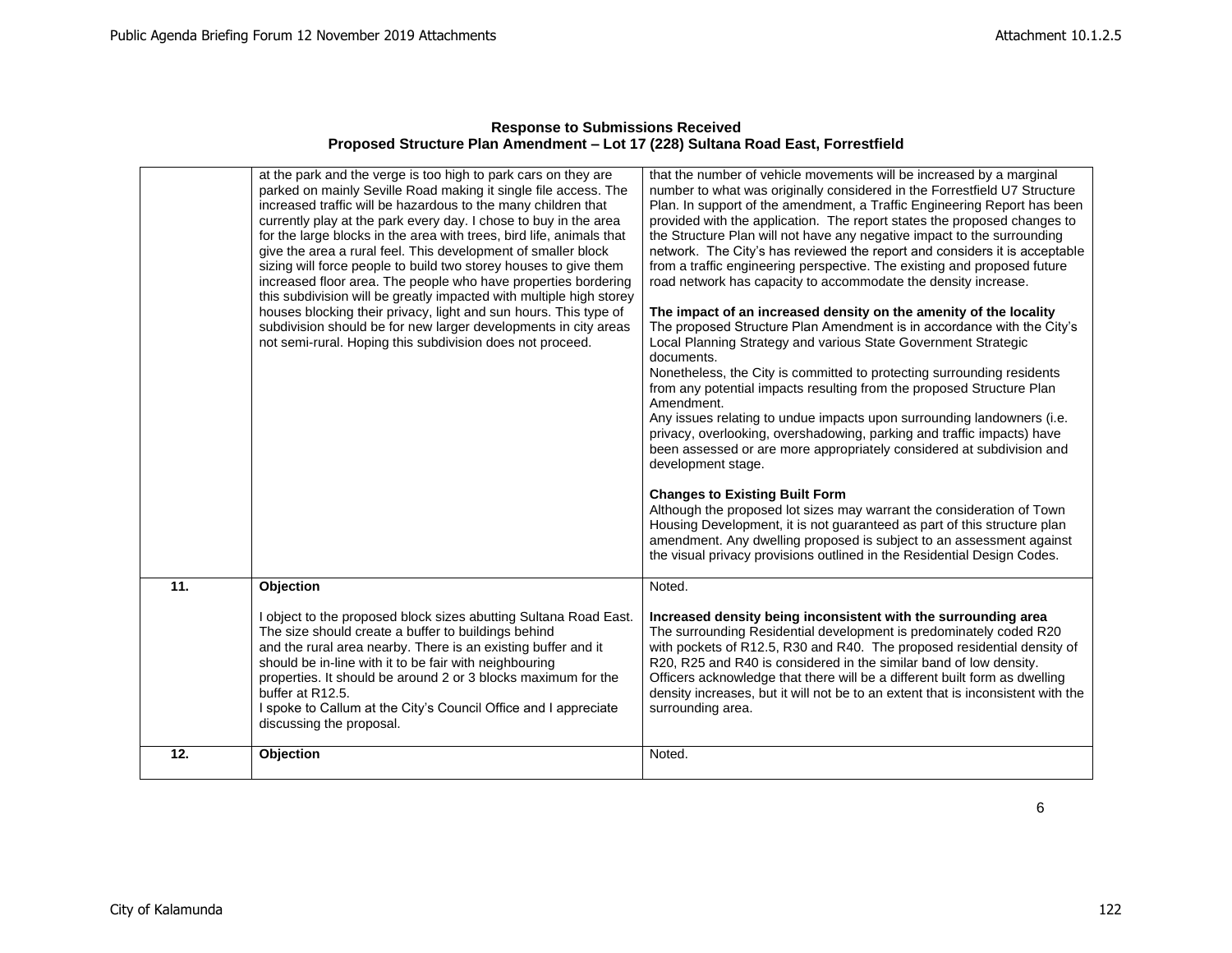|     | The block sizes are ridiculously small. It's not good for anyone<br>to live like that. No backyard, no trees & no room for pets. If this<br>was to be approved it would allow for even smaller blocks to be<br>considered. Where does it end.                                                                                                                                                                                                                                                                                                                                                                                                                                                                                                                                                                                                                                                                                                                                                                                                                                                                                                                                                                                                                                                                                                                                                                                                                                                                                              | Increased density being inconsistent with the surrounding area<br>The surrounding Residential development is predominately coded R20<br>with pockets of R12.5, R30 and R40. The proposed residential density of<br>R20, R25 and R40 is considered in the similar band of low density.<br>Officers acknowledge that there will be a different built form as dwelling<br>density increases, but it will not be to an extent that is inconsistent with the<br>surrounding area.                                                                                                                                                                                                                                                                                                                                                                                                                                                                                                                                                                                                                                                                                                                                        |
|-----|--------------------------------------------------------------------------------------------------------------------------------------------------------------------------------------------------------------------------------------------------------------------------------------------------------------------------------------------------------------------------------------------------------------------------------------------------------------------------------------------------------------------------------------------------------------------------------------------------------------------------------------------------------------------------------------------------------------------------------------------------------------------------------------------------------------------------------------------------------------------------------------------------------------------------------------------------------------------------------------------------------------------------------------------------------------------------------------------------------------------------------------------------------------------------------------------------------------------------------------------------------------------------------------------------------------------------------------------------------------------------------------------------------------------------------------------------------------------------------------------------------------------------------------------|---------------------------------------------------------------------------------------------------------------------------------------------------------------------------------------------------------------------------------------------------------------------------------------------------------------------------------------------------------------------------------------------------------------------------------------------------------------------------------------------------------------------------------------------------------------------------------------------------------------------------------------------------------------------------------------------------------------------------------------------------------------------------------------------------------------------------------------------------------------------------------------------------------------------------------------------------------------------------------------------------------------------------------------------------------------------------------------------------------------------------------------------------------------------------------------------------------------------|
| 13. | Objection                                                                                                                                                                                                                                                                                                                                                                                                                                                                                                                                                                                                                                                                                                                                                                                                                                                                                                                                                                                                                                                                                                                                                                                                                                                                                                                                                                                                                                                                                                                                  | Noted.                                                                                                                                                                                                                                                                                                                                                                                                                                                                                                                                                                                                                                                                                                                                                                                                                                                                                                                                                                                                                                                                                                                                                                                                              |
|     | IN19/72E3F373 I want to put forward my objections to the<br>proposed changes to Lot 17 Sultana Road. I am a current<br>homeowner and ratepayer who moved into a new home on<br>Quince Way and this new proposal will directly affect my home<br>as well as my current neighbours. I bought my property that<br>resides in the Hales estate, as it was a quiet area that would<br>have minimal traffic, which allows the area to be a perfect home<br>to raise a family. The proposal to add so many new houses<br>across the road from my home will reduce the beautiful<br>openness of the area. It will greatly increase the amount of<br>traffic coming and going in the area. With all the extra traffic that<br>will lead to a need for extra parking. With the limited space for<br>parking it will force so many extra cars to be parked on the<br>street. Mangosteen Drive and Quince Way are inadequate to<br>hold so many cars parked on the street and will cause<br>congestion and hindrances to every resident in the area. The<br>openness of this area is the main reason we bought this<br>property and having a dense block of houses will undoubtedly<br>drop the prices of my house and all the homeowners in the<br>area. No one wants to live on top of each other with cars all the<br>way down the street and this new proposal is what this would<br>lead to. I beg all involved to reconsider this new development<br>that will negatively impact all homeowners that do not want to<br>see these changes happen. | Increased density being inconsistent with the surrounding area<br>The surrounding Residential development is predominately coded R20<br>with pockets of R12.5, R30 and R40. The proposed residential density of<br>R20, R25 and R40 is considered in the similar band of low density.<br>Officers acknowledge that there will be a different built form as dwelling<br>density increases, but it will not be to an extent that is inconsistent with the<br>surrounding area.<br>The potential for increased crime<br>Residential developments will be assessed in accordance with the Crime<br>Prevention through Environmental Design (CPTED) Principles laden in the<br>Residential Design Codes such as passive surveillance, access, and<br>landscaping. Officers are satisfied that the proposed development is<br>unlikely to increase crime if dwellings and developments are designed in<br>accordance with the Residential Design Codes.<br><b>On Street Parking</b><br>Residential developments will be assed in accordance with the<br>requirements of the Residential Design Codes. Any dwellings with two or<br>more bedrooms will be required to have a minimum of two on site car<br>parking spaces. |
| 14. | Objection                                                                                                                                                                                                                                                                                                                                                                                                                                                                                                                                                                                                                                                                                                                                                                                                                                                                                                                                                                                                                                                                                                                                                                                                                                                                                                                                                                                                                                                                                                                                  | Noted.                                                                                                                                                                                                                                                                                                                                                                                                                                                                                                                                                                                                                                                                                                                                                                                                                                                                                                                                                                                                                                                                                                                                                                                                              |
|     | Good evening<br>With reference to the above, I wish to advise I reject the<br>proposal.                                                                                                                                                                                                                                                                                                                                                                                                                                                                                                                                                                                                                                                                                                                                                                                                                                                                                                                                                                                                                                                                                                                                                                                                                                                                                                                                                                                                                                                    |                                                                                                                                                                                                                                                                                                                                                                                                                                                                                                                                                                                                                                                                                                                                                                                                                                                                                                                                                                                                                                                                                                                                                                                                                     |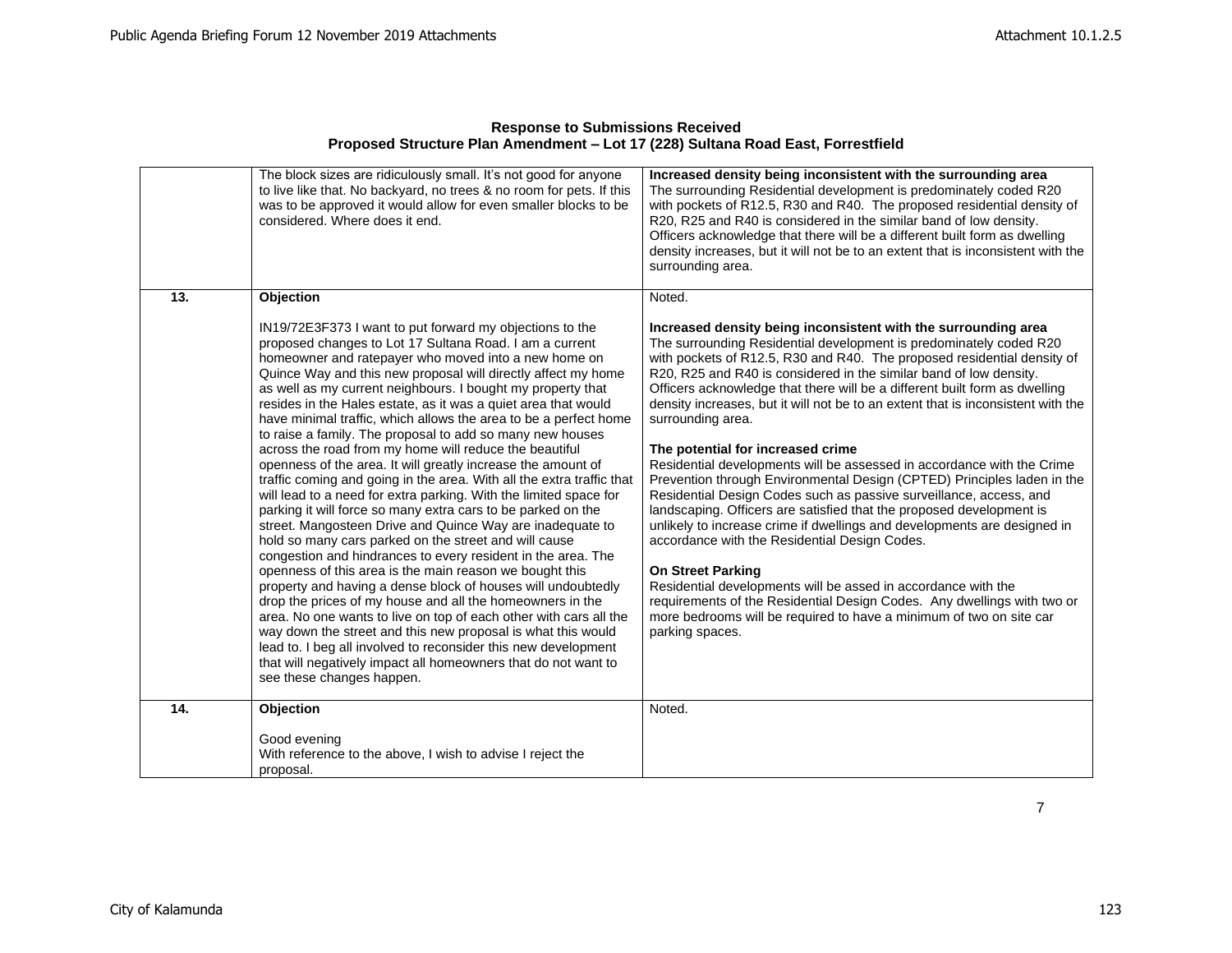| 15. | Objection                                                                                                                                                                                                                                                                                                                                                                                                                                                                                                                                                                                                                                                                                                                                                                                                                                                                                                                                                                                                                                                                                                                                                             | Noted.                                                                                                                                                                                                                                                                                                                                                                                                                                                                                                                                                                                                                                                                                                                                                                                                                                                                                                                                                                                                                                                                                 |
|-----|-----------------------------------------------------------------------------------------------------------------------------------------------------------------------------------------------------------------------------------------------------------------------------------------------------------------------------------------------------------------------------------------------------------------------------------------------------------------------------------------------------------------------------------------------------------------------------------------------------------------------------------------------------------------------------------------------------------------------------------------------------------------------------------------------------------------------------------------------------------------------------------------------------------------------------------------------------------------------------------------------------------------------------------------------------------------------------------------------------------------------------------------------------------------------|----------------------------------------------------------------------------------------------------------------------------------------------------------------------------------------------------------------------------------------------------------------------------------------------------------------------------------------------------------------------------------------------------------------------------------------------------------------------------------------------------------------------------------------------------------------------------------------------------------------------------------------------------------------------------------------------------------------------------------------------------------------------------------------------------------------------------------------------------------------------------------------------------------------------------------------------------------------------------------------------------------------------------------------------------------------------------------------|
|     | I wish to express my objection to the proposed amendment<br>listed above, this area has not been designed to fit with this high<br>density that is proposed. If council looks at the issues these are<br>the impact to the residents and traffic. The previous roads built<br>prior to the Hales development are not designed to deal with<br>this amount of traffic and if you look at the proposal there is a<br>lack of parking. The amount of cars that park on the road in the<br>new development now and that also restrict the footpaths is an<br>issue. Multiplied immensely when you look at the proposal. If<br>you factor in the increase in traffic flow by having another exit<br>from the houses that currently reside on Sultana Road. The<br>council needs to understand that this area is a beautiful area<br>and the residents just want to try and preserve the whole reason<br>they decided to buy and build in the area. While not opposed to<br>development of the area is in the fact that it is to be increased<br>from 17 to 32 dwellings. This is a massive difference and WILL<br>impact on the surrounding area.<br>Thanks for your time, | The potential for increased in traffic in the locality<br>The proposed rezoning has been amended to include an area of R25 as<br>well as R20 and R40. This has reduced the possible increase in the<br>number of dwellings from 15 to 10 dwellings per hectare. It is expected<br>that the number of vehicle movements will be increased by a marginal<br>number to what was originally considered in the Forrestfield U7 Structure<br>Plan. In support of the amendment, a Traffic Engineering Report has been<br>provided with the application. The report states the proposed changes to<br>the Structure Plan will not have any negative impact to the surrounding<br>network. The City's has reviewed the report and considers it is acceptable<br>from a traffic engineering perspective. The existing and proposed future<br>road network has capacity to accommodate the density increase.                                                                                                                                                                                     |
| 16. | Objection                                                                                                                                                                                                                                                                                                                                                                                                                                                                                                                                                                                                                                                                                                                                                                                                                                                                                                                                                                                                                                                                                                                                                             | Noted.                                                                                                                                                                                                                                                                                                                                                                                                                                                                                                                                                                                                                                                                                                                                                                                                                                                                                                                                                                                                                                                                                 |
|     | I object to the proposed amendment for the reasons outlined<br>below. Proposed Road Design and Impact I believe the will be<br>an increase in noise and nuisance to residents on Gala Way,<br>Blossom View, Quince way and Seville Rd, given that majority<br>on the proposed lots will be more easily accessed via the<br>southern end of the proposed road, off Quince Way. Due to the<br>existing dwellings on the previously mentioned streets being<br>located in a higher density area currently, resulting in the<br>dwellings being in closer proximity to the road, these dwellings<br>will be more highly impacted compared to the previous road<br>design. This is due to a more direct route utilising Sultana Rd<br>East, where majority of dwellings are set back at a much further<br>distance from the road. By keeping a road connection to<br>Sultana Rd East within the subdivision, traffic would be more<br>likely to use this route, reducing the impact on existing<br>residences. This include existing residences on Mangosteen                                                                                                              | The potential for increased in traffic in the locality<br>The proposed rezoning has been amended to include an area of R25 as<br>well as R20 and R40. This has reduced the possible increase in the<br>number of dwellings from 15 to 10 dwellings per hectare. It is expected<br>that the number of vehicle movements will be increased by a marginal<br>number to what was originally considered in the Forrestfield U7 Structure<br>Plan. In support of the amendment, a Traffic Engineering Report has been<br>provided with the application. The report states the proposed changes to<br>the Structure Plan will not have any negative impact to the surrounding<br>network. The City's has reviewed the report and considers it is acceptable<br>from a traffic engineering perspective. The existing and proposed future<br>road network has capacity to accommodate the density increase.<br><b>Proposed Staggered distance</b><br>Noted. To avoid right turn overlapping, Liveable Neighbourhoods<br>suggests a 20m staggered distance between intersections. As this is not |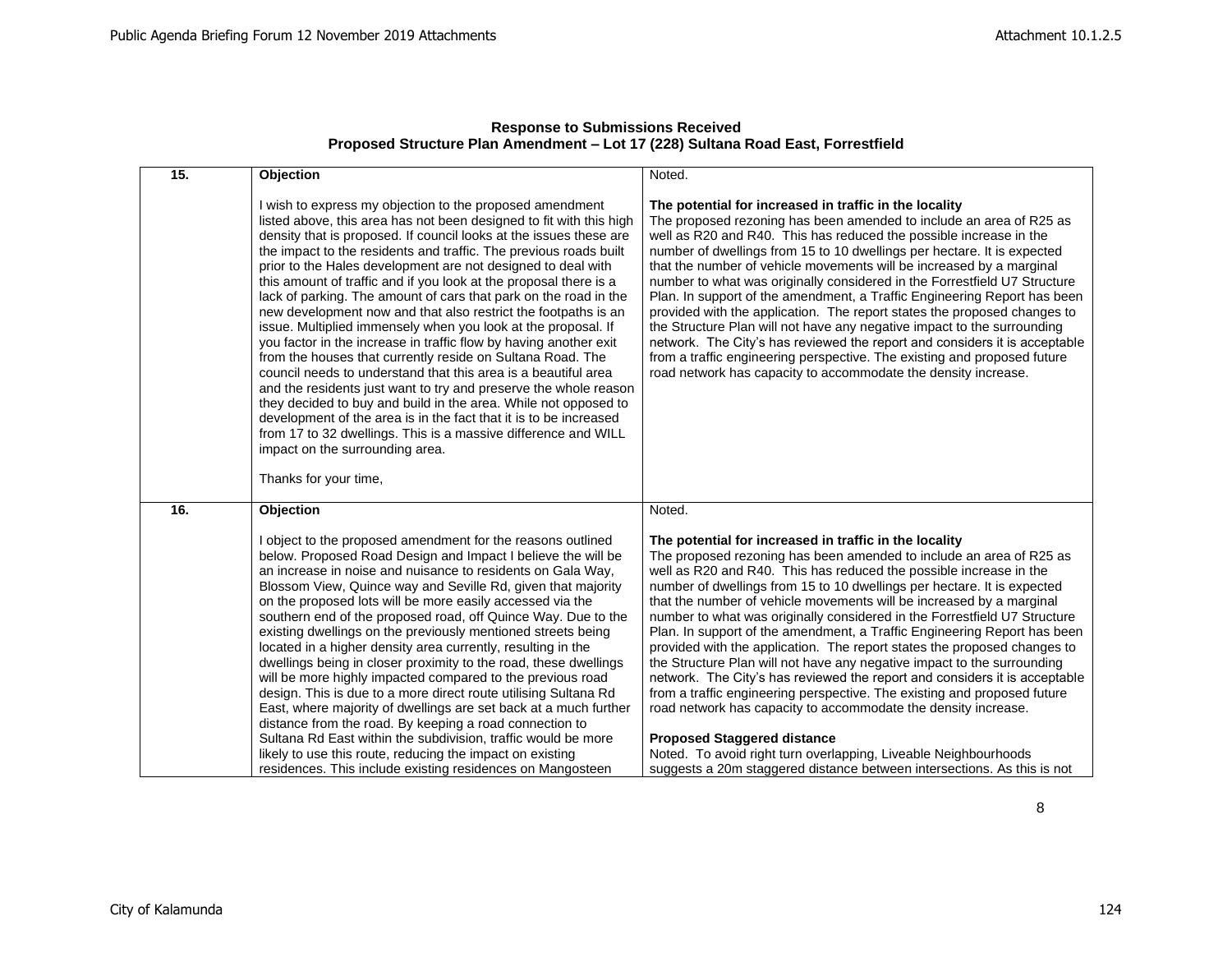| Drive and Cumquat Way, as the additional intersection will          |                                                                           |
|---------------------------------------------------------------------|---------------------------------------------------------------------------|
|                                                                     | being achieved, a subsequent traffic impact assessment needs to indicate  |
| provide better dispersion of traffic throughout the area, rather    | an appropriate intersection treatment.                                    |
| than relying on the one entrance of Sultana Rd East and the         |                                                                           |
| one entrance off Quince Way. Particularly given the number of       | <b>Changes to Existing Built Form</b>                                     |
| proposed strata lots, it is possible that this road will serve as a | No housing designs have been submitted at this stage for the proposed     |
| thoroughfare rather than simply servicing new residential lots.     | subdivision layout. It is recommended that a Local Development Plan is to |
| While the proposed road provides a suitable solution for the        | be created in order to produce high quality housing stock with the        |
| purpose of the subdivision, it does not integrate in a suitable     | amended subdivision layout and to supplement nearby housing designs.      |
| way with the neighbouring area. The Traffic Engineering Report      |                                                                           |
| estimates only 23 vehicles trips in the peak hour via               |                                                                           |
| Mangosteen Drive or Quince Way. However, the likely impact of       |                                                                           |
| the creation of this proposed road is for Gala Way and Blossom      |                                                                           |
| View to become more of a thoroughfare for traffic to cut through    |                                                                           |
| to Sultana Rd East from Apricot St, or vice-versa. It will be       |                                                                           |
| highly detrimental to residents on both these relatively quiet      |                                                                           |
| streets, given the low volumes of traffic as current, with safety a |                                                                           |
| potential issue given the current use of street parking on both     |                                                                           |
| streets. With further development of lots 12 and 13 Sultana Rd      |                                                                           |
| East possible in the future, the potential for this scenario will   |                                                                           |
| also increase. The misalignment of the proposed road and            |                                                                           |
| Blossom View to the south of the site is also of concern. As        |                                                                           |
| stated in the report: "The proposed road has a stagger of           |                                                                           |
| approximately 10m (centreline to centreline) to Blossom View.       |                                                                           |
| This does not comply with the Liveable Neighbourhoods               |                                                                           |
| requirement of 20m. However, Blossom View currently serves          |                                                                           |
| only 11 lots (9 vehicle trips in the peak hour)." This stagger      |                                                                           |
| would provide the only intersection of this type in the immediate   |                                                                           |
| area, which could potentially be confusing for motorists. It would  |                                                                           |
| also look out of place in regards to the aesthetics of the site,    |                                                                           |
| given the straight alignments utilised at nearby intersections.     |                                                                           |
| There is also no suggestion on how this would impact the            |                                                                           |
| drainage of water from the current intersection. I believe that     |                                                                           |
| there would also be an increased chance of vehicle impact on        |                                                                           |
| property if a motorist was to lose control at this intersection,    |                                                                           |
| especially if making a right-hand turn facing south towards         |                                                                           |
| Quince Way. The original ODP prior to amendment provides a          |                                                                           |
| more logical and beneficial solution, with access to the new lots   |                                                                           |
| provided from three entry points rather than two, dispersing        |                                                                           |
| traffic and reducing the impact on residents throughout the area    |                                                                           |
| as a whole. It is evident that the landowners of lots 16 and 17     |                                                                           |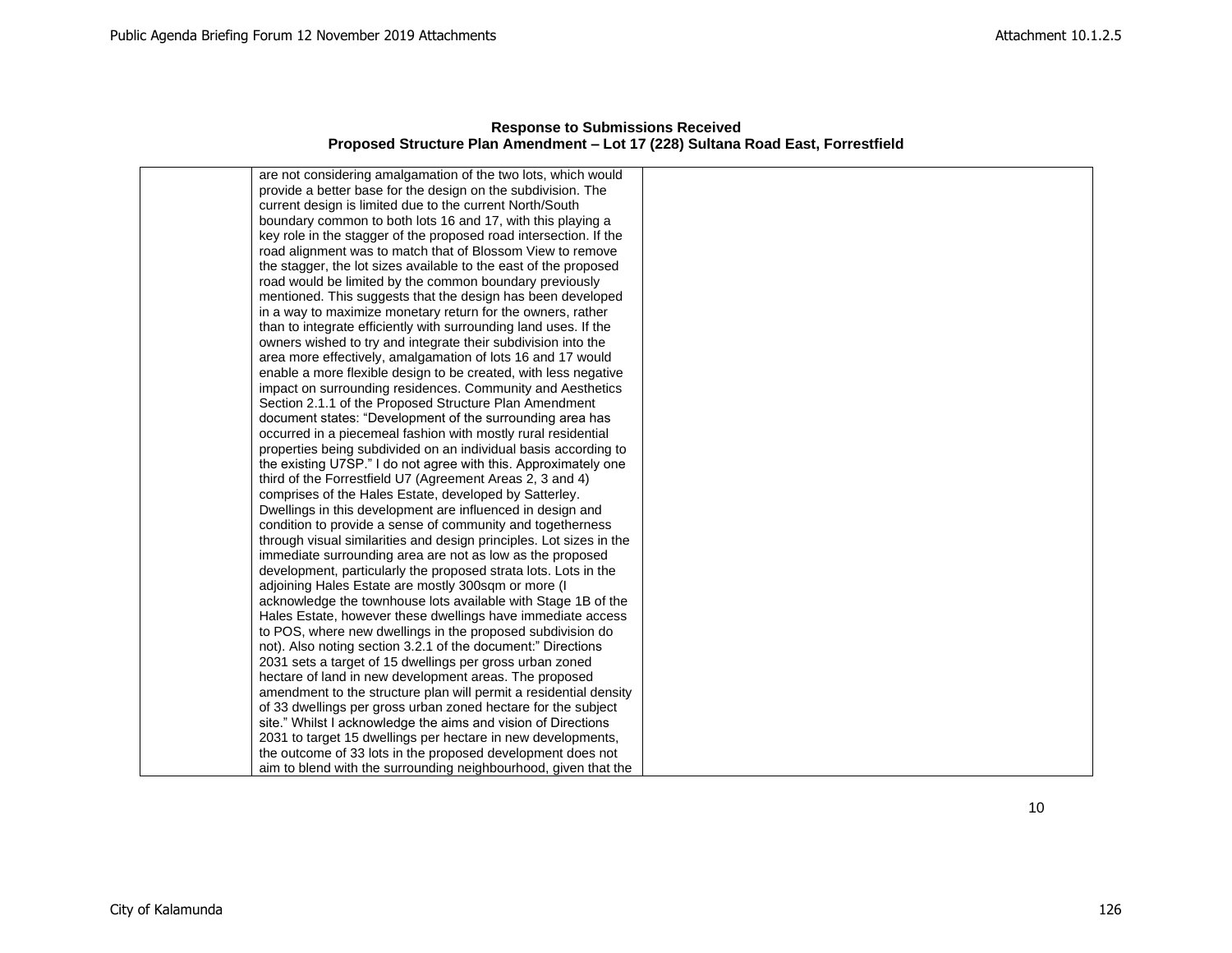| <b>Response to Submissions Received</b>                                          |  |  |
|----------------------------------------------------------------------------------|--|--|
| Proposed Structure Plan Amendment – Lot 17 (228) Sultana Road East, Forrestfield |  |  |

| development is still within an area known for it's larger than       |  |
|----------------------------------------------------------------------|--|
| cottage or unit size lots. Located in the Perth foothills, this area |  |
| possesses a more natural feel, which would be ruined by over         |  |
| densifying the area with too many new dwellings. Rural land          |  |
| also exists in the immediate vicinity along with more realistic      |  |
| urban zoning of primarily R30, which also already covers the         |  |
| target of 15 dwellings per hectare. This was considered by           |  |
| Satterley with the Hales Estate development, as states on the        |  |
| Hales homepage: "The Hales is a leafy estate nestled in the          |  |
| heart of Forrestfield. This Forrestfield land is located 15km east   |  |
| of the Perth CBD within the Shire of Kalamunda, this                 |  |
| development benefits from the proximity to nature and the            |  |
| existing community amenities, public transport and major road        |  |
| infrastructure. The exciting new Forrestfield-Airport link is due    |  |
| for completion in 2021. Designed with modern liveability in          |  |
| mind, The Hales will feature quality public open spaces, with all    |  |
| houses centred around a generous strip of parkland. The Hales        |  |
| is designed to retain the natural features of the site; built around |  |
| existing native Marri and Jarrah trees and the trickling waters of   |  |
| Crumpet Creek." The proposed development provides no                 |  |
| evidence of planning to match the aesthetics of the surrounding      |  |
| community, particularly the Hales Estate, which forms majority       |  |
| of the immediate surrounding area. Hales estate residents were       |  |
| required to meet design guidelines and criteria to have buildings    |  |
| plans accepted, with the aim to create a unified and visually        |  |
| appealing community through consistent design. As stated in          |  |
| the Hales Stage 1 Design Guidelines: "The Design Guidelines          |  |
| apply to residential lots within The Hales and will help you and     |  |
| your chosen builder to design a high-quality home that fits in       |  |
| with the aesthetic of the estate. The appearance of housing,         |  |
| front yards and verges contribute to community pride and             |  |
| property values. The Design Guidelines provide helpful               |  |
| information to assist the purchaser design their new home. The       |  |
| Design Guidelines are a framework for design decisions and           |  |
| provide for: A cohesive community; Attractive streetscapes;          |  |
| Quality housing design; Appropriate architectural styles;            |  |
| Individuality; Community safety and security; Climate                |  |
| responsive design; and Confidence in your investment." I             |  |
| believe that unless integrated design guidelines are applied to      |  |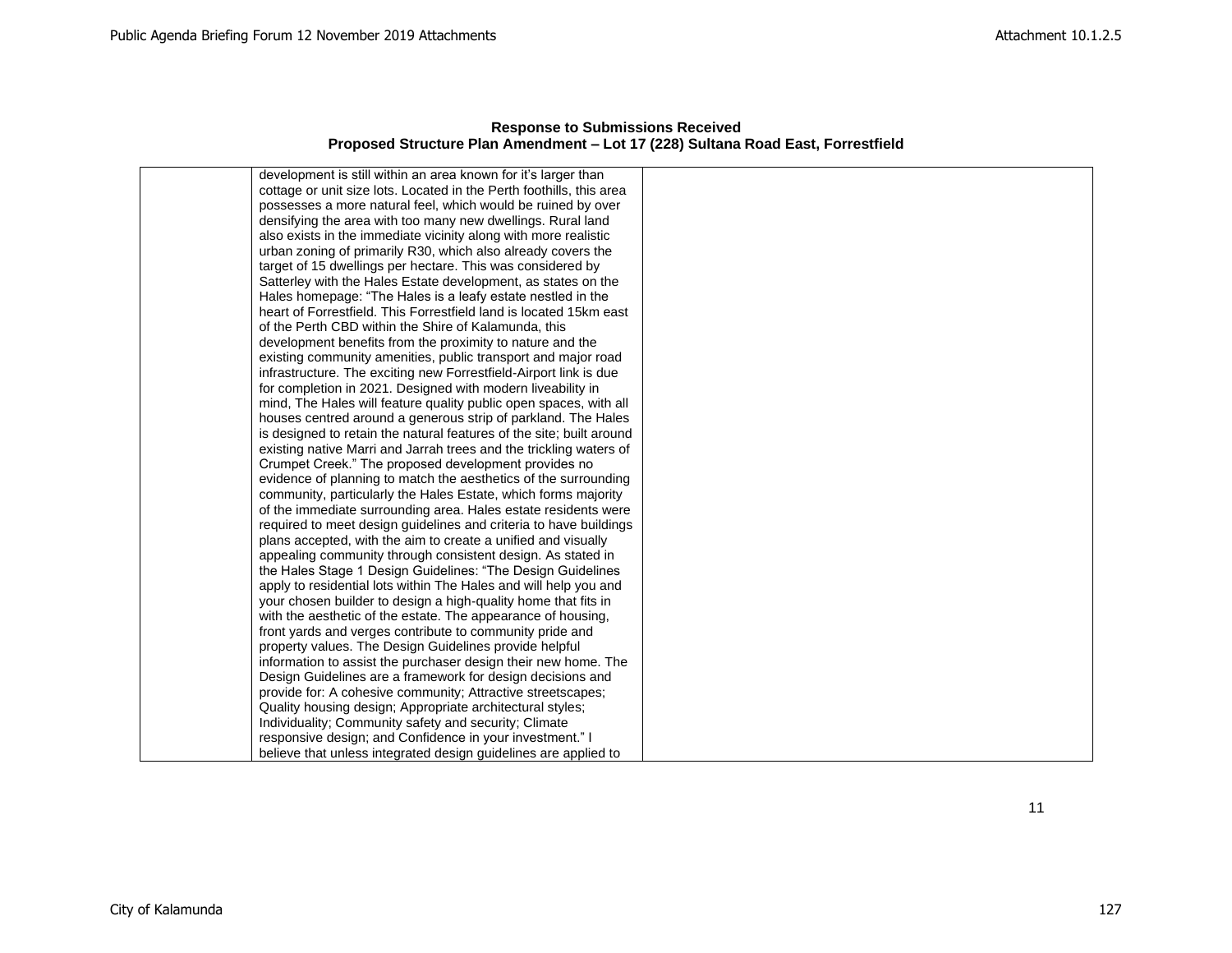|     | the new subdivision, the aesthetics of the community and<br>surrounding landscape will suffer as a result.<br><b>Summary of Comments</b><br>• At the very least, the proposed road should match the<br>alignment of Blossom View with no stagger. It would be<br>preferable if there was an additional entry point to the<br>subdivision from Sultana Rd East to provide a greater potential<br>for dispersion of traffic.<br>• Zoning at R20/R40 is of a more than necessary density for<br>integration into the surrounding community. Strata lots<br>especially do not fit in with the surrounding area.<br>• Design quidelines to ensure that the new development can be<br>integrated in way that is not detrimental to the surrounding<br>neighbourhood should be implemented, with an aim to create<br>harmony and desirable aesthetics with existing development.                                                                                                                                 |                                                                                                                                                                                                                                                                                                                                                                                                                                                                                                                                                                                                                                                                                                                                                                                                                                                                                                                                                                                                                                                                                                                                                                                                                                                                                                                                                                                              |
|-----|-----------------------------------------------------------------------------------------------------------------------------------------------------------------------------------------------------------------------------------------------------------------------------------------------------------------------------------------------------------------------------------------------------------------------------------------------------------------------------------------------------------------------------------------------------------------------------------------------------------------------------------------------------------------------------------------------------------------------------------------------------------------------------------------------------------------------------------------------------------------------------------------------------------------------------------------------------------------------------------------------------------|----------------------------------------------------------------------------------------------------------------------------------------------------------------------------------------------------------------------------------------------------------------------------------------------------------------------------------------------------------------------------------------------------------------------------------------------------------------------------------------------------------------------------------------------------------------------------------------------------------------------------------------------------------------------------------------------------------------------------------------------------------------------------------------------------------------------------------------------------------------------------------------------------------------------------------------------------------------------------------------------------------------------------------------------------------------------------------------------------------------------------------------------------------------------------------------------------------------------------------------------------------------------------------------------------------------------------------------------------------------------------------------------|
| 17. | Objection<br>We object due to the obvious high increase in traffic directly<br>near our property (on corner). We have previously expressed<br>concerns about traffic behaviour etc and this development will<br>increase this issue significantly! Obviously, this is suburbia<br>however, we do not agree to the high density it will bring to the<br>street & area and have large concerns about the potential fall in<br>property prices in our immediate area. We purchased us<br>property in this area for more quieter living aspect in a suburb<br>known to offer this. We do not deem this development at all<br>necessary in our area and would be disappointed to learn if this<br>is being done simply to generate more council rates for the<br>Shire. There are more than enough new housing developments<br>already in the suburb of Forrestfield ('The Hales') and do greatly<br>hope this objection is respected by the Shire and the affect it will<br>have on its residents. Thank you. | Noted.<br>The potential for increased in traffic in the locality<br>The proposed rezoning has been amended to include an area of R25 as<br>well as R20 and R40. This has reduced the possible increase in the<br>number of dwellings from 15 to 10 dwellings per hectare. It is expected<br>that the number of vehicle movements will be increased by a marginal<br>number to what was originally considered in the Forrestfield U7 Structure<br>Plan. In support of the amendment, a Traffic Engineering Report has been<br>provided with the application. The report states the proposed changes to<br>the Structure Plan will not have any negative impact to the surrounding<br>network. The City's has reviewed the report and considers it is acceptable<br>from a traffic engineering perspective. The existing and proposed future<br>road network has capacity to accommodate the density increase.<br>Increased density being inconsistent with the surrounding area<br>The surrounding Residential development is predominately coded R20<br>with pockets of R12.5, R30 and R40. The proposed residential density of<br>R20, R25 and R40 is considered in the similar band of low density.<br>Officers acknowledge that there will be a different built form as dwelling<br>density increases, but it will not be to an extent that is inconsistent with the<br>surrounding area. |
| 18. | Objection                                                                                                                                                                                                                                                                                                                                                                                                                                                                                                                                                                                                                                                                                                                                                                                                                                                                                                                                                                                                 | Noted.                                                                                                                                                                                                                                                                                                                                                                                                                                                                                                                                                                                                                                                                                                                                                                                                                                                                                                                                                                                                                                                                                                                                                                                                                                                                                                                                                                                       |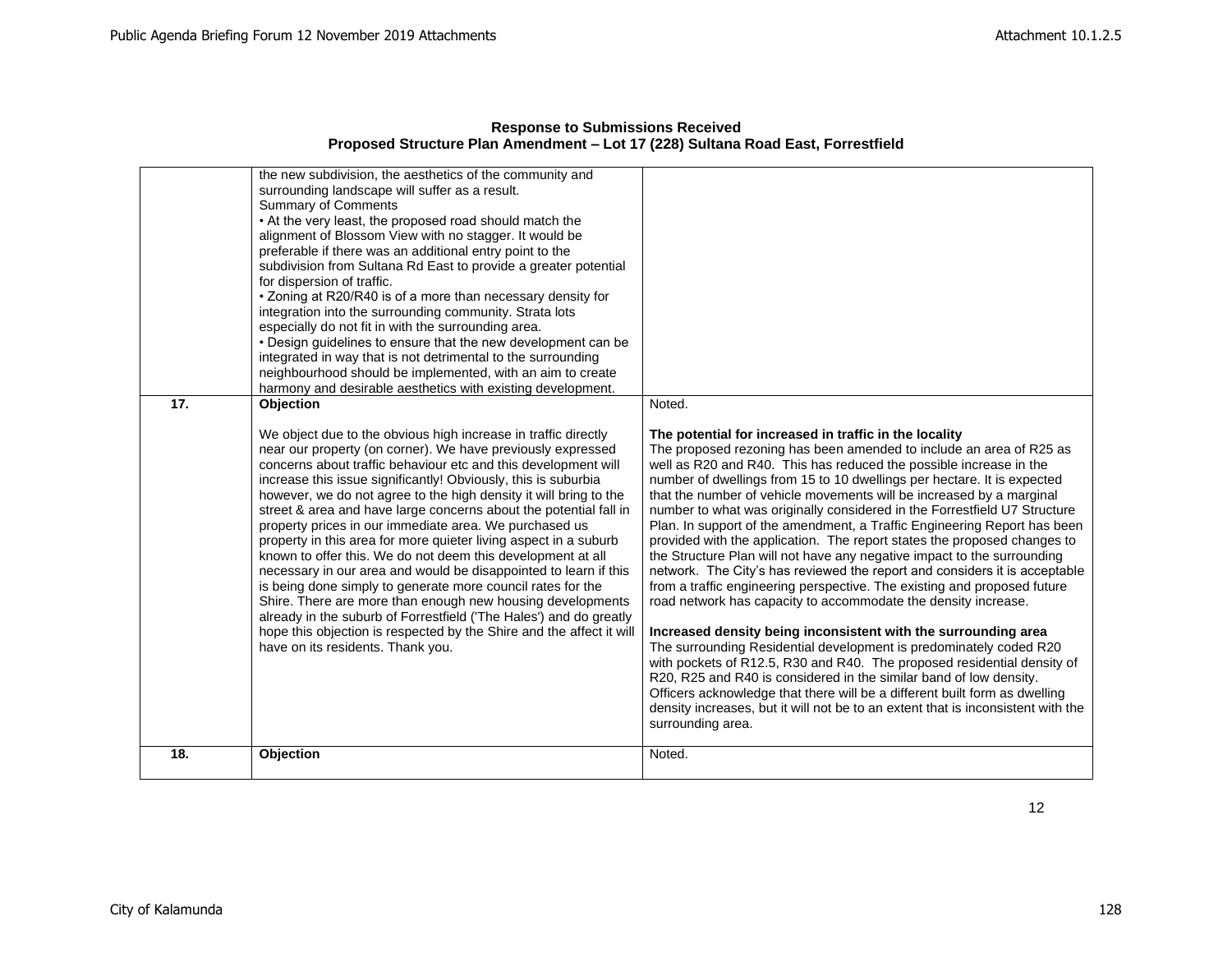|     | am in opposition to the amendments of the above property for<br>the following reasons: The density housing proposed to this | The potential for increased in traffic in the locality<br>The proposed rezoning has been amended to include an area of R25 as                 |
|-----|-----------------------------------------------------------------------------------------------------------------------------|-----------------------------------------------------------------------------------------------------------------------------------------------|
|     | area will impact the current residents in the surrounding areas in                                                          | well as R20 and R40. This has reduced the possible increase in the                                                                            |
|     | many ways. We have already experienced an increase in traffic                                                               | number of dwellings from 15 to 10 dwellings per hectare. It is expected                                                                       |
|     | and noise along Seville Road due to the subdivision which has                                                               | that the number of vehicle movements will be increased by a marginal                                                                          |
|     | been built between Quince Lane & Gala Way. This is a family                                                                 | number to what was originally considered in the Forrestfield U7 Structure                                                                     |
|     | friendly street with many young children living along Seville                                                               | Plan. In support of the amendment, a Traffic Engineering Report has been                                                                      |
|     | Road and also Gala way, children are daily seen walking and                                                                 | provided with the application. The report states the proposed changes to                                                                      |
|     | riding to school along this street and also heading to the park on                                                          | the Structure Plan will not have any negative impact to the surrounding                                                                       |
|     | the corner of Seville and Gala Way, an increase in traffic                                                                  | network. The City's has reviewed the report and considers it is acceptable                                                                    |
|     | caused by this high-density area will cause a hazard to the                                                                 | from a traffic engineering perspective. The existing and proposed future                                                                      |
|     | lifestyle that is enjoyed here. (Also, there are no footpaths for                                                           | road network has capacity to accommodate the density increase.                                                                                |
|     | children to walk along!) The proposed size of the blocks will                                                               |                                                                                                                                               |
|     | increase the amount of two story buildings in the area and                                                                  | The impact of an increased density on the amenity of the locality                                                                             |
|     | existing housing will be overlooked by these which will create an                                                           | The proposed Structure Plan Amendment is in accordance with the City's                                                                        |
|     | invasion of the current resident's privacy of which we are all                                                              | Local Planning Strategy and various State Government Strategic                                                                                |
|     | entitled to. High density living has an impact on people's health                                                           | documents.                                                                                                                                    |
|     | including mental health as residents are exposed to                                                                         | Nonetheless, the City is committed to protecting surrounding residents                                                                        |
|     | environmental stressors such as noise from neighbours, traffic                                                              | from any potential impacts resulting from the proposed Structure Plan                                                                         |
|     | and air pollution and also has the potential for an increase in                                                             | Amendment.                                                                                                                                    |
|     | crime. This area has been a semi-rural area and whilst I am not                                                             | Any issues relating to undue impacts upon surrounding landowners (i.e.                                                                        |
|     | against new housing developments per se, I am against high                                                                  | privacy, overlooking, overshadowing, parking and traffic impacts) have                                                                        |
|     | density living which is what will happen if this proposed                                                                   | been assessed or are more appropriately considered at subdivision and                                                                         |
|     | "MINOR" amendment is allowed. I do not see this as a "MINOR"                                                                | development stage.                                                                                                                            |
|     | amendment as I believe it will have a large impact on the                                                                   |                                                                                                                                               |
|     | current residents who live within close proximity to this structure                                                         |                                                                                                                                               |
|     | plan.                                                                                                                       |                                                                                                                                               |
| 19. | Objection                                                                                                                   | Noted.                                                                                                                                        |
|     |                                                                                                                             |                                                                                                                                               |
|     | I object to the proposed zoning change to 228 Sultana Rd East                                                               | Increased density being inconsistent with the surrounding area                                                                                |
|     | due the following: - The original density of R12.5 would have                                                               | The surrounding Residential development is predominately coded R20                                                                            |
|     | applied to the blocks along Sultana Rd East and this would be<br>consistent with the other blocks and style of homes along  | with pockets of R12.5, R30 and R40. The proposed residential density of<br>R20, R25 and R40 is considered in the similar band of low density. |
|     | Sultana Rd East that have recently developed. An ad-hoc                                                                     | Officers acknowledge that there will be a different built form as dwelling                                                                    |
|     | approach to development can overall be unattractive - A density                                                             | density increases, but it will not be to an extent that is inconsistent with the                                                              |
|     | change to R40 for the remaining blocks would see a minimum                                                                  | surrounding area.                                                                                                                             |
|     | block size of 180sqm. This density is better suited to inner                                                                |                                                                                                                                               |
|     | urban areas. Again, this is not consistent with the rest of the                                                             |                                                                                                                                               |
|     | suburb. - If this density change is allowed it would set a                                                                  |                                                                                                                                               |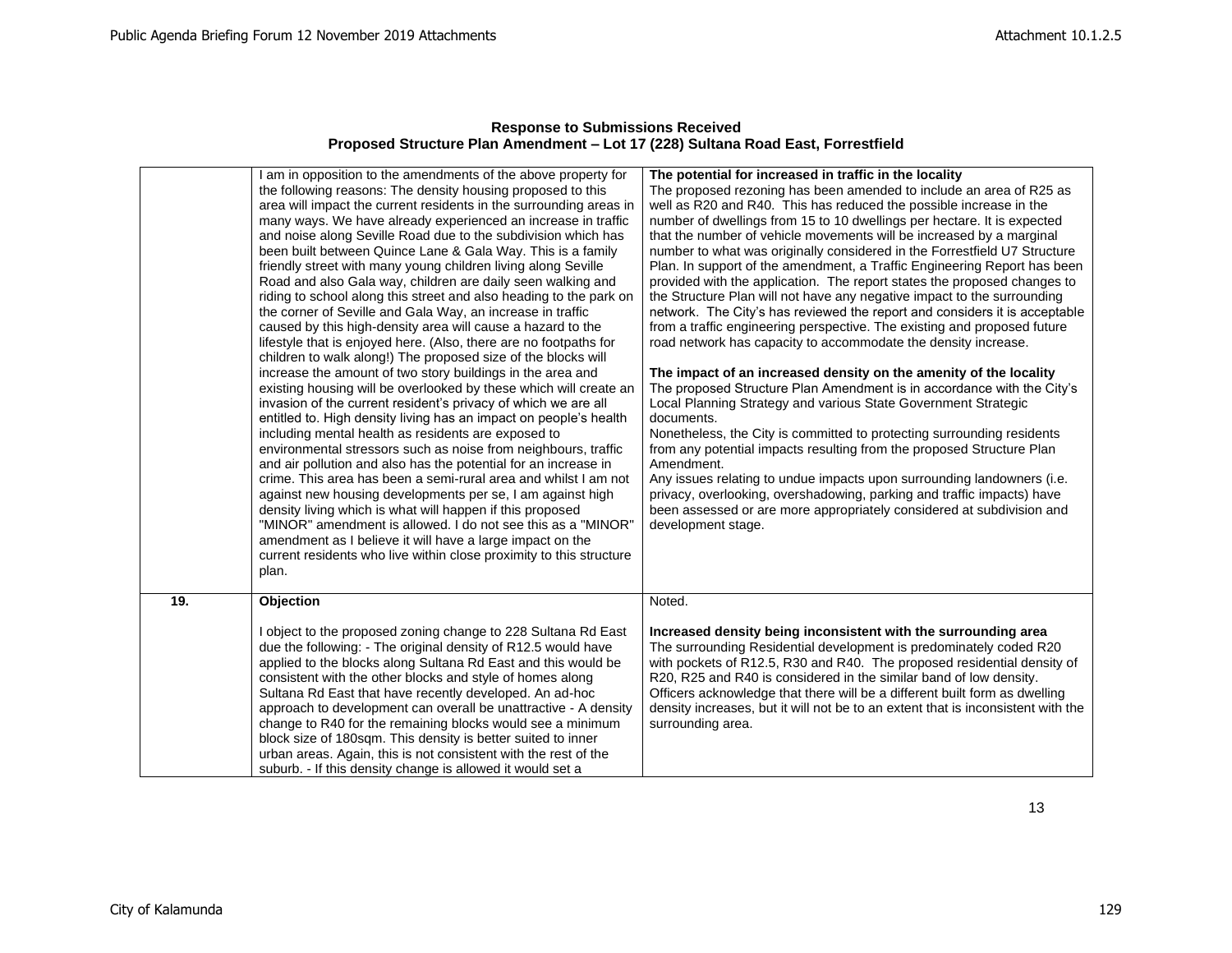|     | precedent for future developments not only along Sultana Rd<br>East but other areas throughout the City. This level of density<br>does not represent the lifestyle the City promotes. - Our current<br>infrastructure and services do not support this density and its<br>potential population. Historically the City has been slow to<br>upgrade and provide infrastructure and services. Recent<br>funding from the Federal Government has seen an<br>improvement to the funds available for capital works. However,<br>as we are no longer a marginal seat after the last election, it is<br>unlikely that we will receive the same attention and election<br>"sweeteners" in the near future. Although this increase density<br>has the potential to increase overall revenue to the City this<br>does not necessarily mean better services and infrastructure for<br>rate payers. - The Planning Departments Directions 2031<br>document recommends a target of 15 dwelling per hectare. The<br>original density meets this target. - A minimum density of R20<br>still provides a small enough land area for those looking for<br>smaller and/or more affordable housing. It also maintains the<br>suburban feel of the area. Any increase in density would lend<br>itself to creating a more urban feel. Although this may seem<br>appropriate to approve for one development, it sets a precedent<br>that over the long term will completely change and potentially<br>have a negative impact on the lifestyle and wellbeing of<br>residents. - Urban infill is essential to the growth and function of<br>not only our area but Perth as a whole. However, careful<br>consideration and forward thinking must be given to the density<br>permitted. |                                                                                                                                                                                                                                                                                                                                                                                                                                                                      |
|-----|--------------------------------------------------------------------------------------------------------------------------------------------------------------------------------------------------------------------------------------------------------------------------------------------------------------------------------------------------------------------------------------------------------------------------------------------------------------------------------------------------------------------------------------------------------------------------------------------------------------------------------------------------------------------------------------------------------------------------------------------------------------------------------------------------------------------------------------------------------------------------------------------------------------------------------------------------------------------------------------------------------------------------------------------------------------------------------------------------------------------------------------------------------------------------------------------------------------------------------------------------------------------------------------------------------------------------------------------------------------------------------------------------------------------------------------------------------------------------------------------------------------------------------------------------------------------------------------------------------------------------------------------------------------------------------------------------------------------------------------------------------------|----------------------------------------------------------------------------------------------------------------------------------------------------------------------------------------------------------------------------------------------------------------------------------------------------------------------------------------------------------------------------------------------------------------------------------------------------------------------|
| 20. | Objection                                                                                                                                                                                                                                                                                                                                                                                                                                                                                                                                                                                                                                                                                                                                                                                                                                                                                                                                                                                                                                                                                                                                                                                                                                                                                                                                                                                                                                                                                                                                                                                                                                                                                                                                                    | Noted.                                                                                                                                                                                                                                                                                                                                                                                                                                                               |
|     | I/We object to the density increase. This area of Forrestfield has<br>a nice open semi-rural feel and look about it. Many people<br>would have chosen this area because of this. The increase in<br>density zoning has a negative effect as it will give rise to smaller<br>blocks, higher buildings and increased population. The area is<br>not suited to such changes and does not have or want the<br>infrastructure necessary to support the increase in density.<br>Already the smaller blocks that have been released and built on<br>in the Hales is testament to this. Almost all of the houses in the<br>Hales lacks sufficient land area to accommodate cars that                                                                                                                                                                                                                                                                                                                                                                                                                                                                                                                                                                                                                                                                                                                                                                                                                                                                                                                                                                                                                                                                                 | The area should remain rural<br>The subject site is zoned 'Urban' under the MRS and 'Urban<br>Development' under the City's LPS3. Development in the manner<br>proposed is more consistent with the objectives of the current zoning than<br>rural style development.<br><b>Changes to Existing Built Form</b><br>No housing designs have been submitted at this stage for the proposed<br>subdivision layout. It is recommended that a Local Development Plan is to |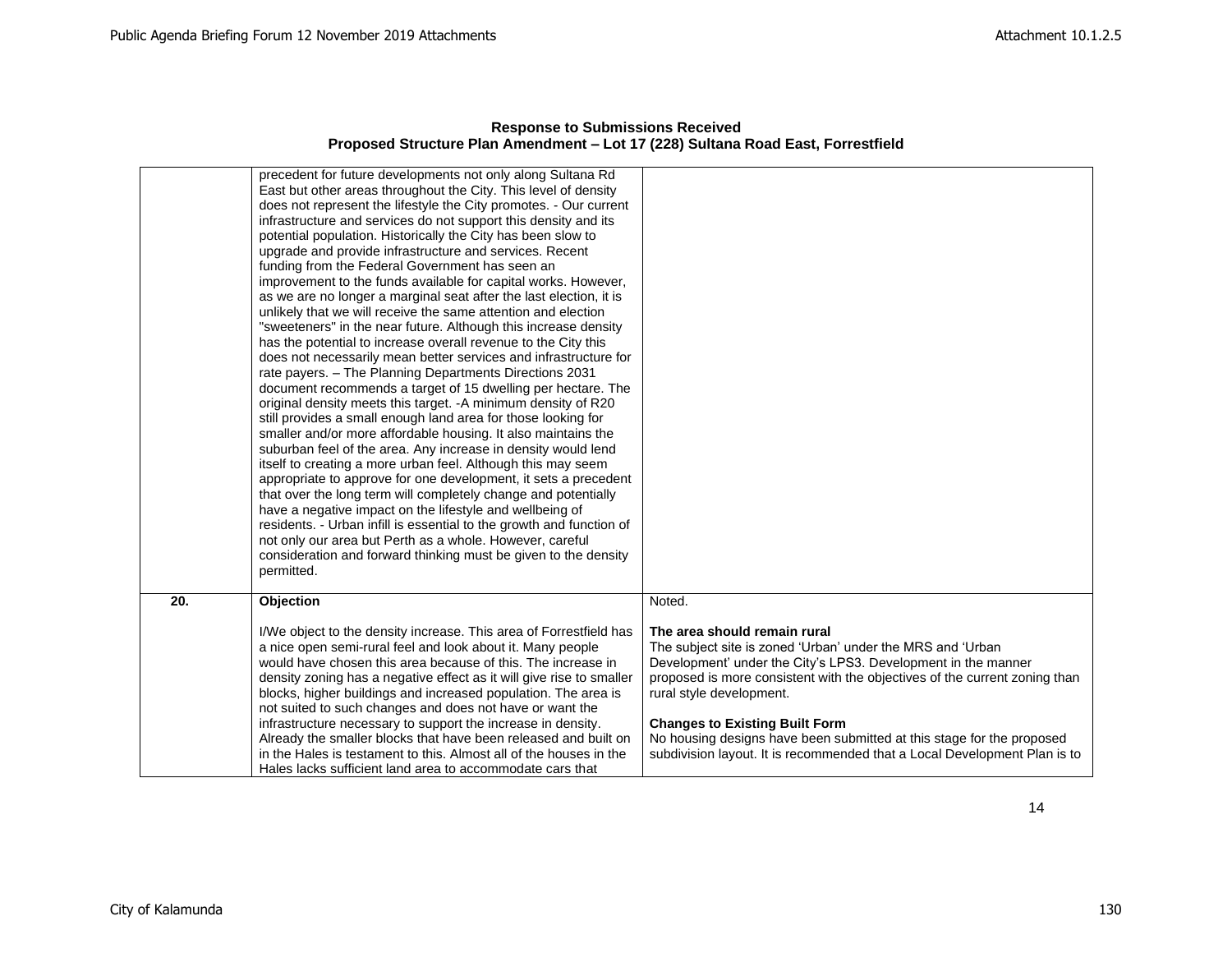| <b>Response to Submissions Received</b>                                          |
|----------------------------------------------------------------------------------|
| Proposed Structure Plan Amendment – Lot 17 (228) Sultana Road East, Forrestfield |

|     | belong to the residents. This increase in density zoning on                                                                      | be created in order to produce high quality housing stock with the                                                                                             |
|-----|----------------------------------------------------------------------------------------------------------------------------------|----------------------------------------------------------------------------------------------------------------------------------------------------------------|
|     | smaller blocks will only worsen this situation. Higher buildings<br>e.g. 2 storey and town houses will obstruct any views that   | amended subdivision layout and to supplement nearby housing designs.                                                                                           |
|     | people may have. The reduction in block sizes also means that                                                                    | The impact of an increased density on the amenity of the locality                                                                                              |
|     | houses are being built closer together. This has the potential to                                                                | The proposed Structure Plan Amendment is in accordance with the City's                                                                                         |
|     | cause disharmony among the general population of an area as                                                                      | Local Planning Strategy and various State Government Strategic                                                                                                 |
|     | privacy is lost. Most people value their personal space and                                                                      | documents.                                                                                                                                                     |
|     | privacy, another reason that people were attracted to the semi-                                                                  | Nonetheless, the City is committed to protecting surrounding residents                                                                                         |
|     | rural open spaces of this area. Therefore, future zoning and                                                                     | from any potential impacts resulting from the proposed Structure Plan                                                                                          |
|     | planning to increase the density and population is not welcomed                                                                  | Amendment.                                                                                                                                                     |
|     | in this area. Most of the blocks in the well-established area are                                                                | Any issues relating to undue impacts upon surrounding landowners (i.e.                                                                                         |
|     | approx. 3 times the land area of the proposed development and                                                                    | privacy, overlooking, overshadowing, parking and traffic impacts) have                                                                                         |
|     | some of those will now have up to 4 additional properties                                                                        | been assessed or are more appropriately considered at subdivision and                                                                                          |
|     | neighbouring on to their properties. Whilst most of us accept                                                                    | development stage.                                                                                                                                             |
|     | that we have neighbours behind us and to the sides of us if we                                                                   |                                                                                                                                                                |
|     | wanted to be surrounded by that many houses/people we would<br>have chosen to live in units. However, we have chosen this area   |                                                                                                                                                                |
|     | of Forrestfield as it had a lower density rating and still                                                                       |                                                                                                                                                                |
|     | maintained a semi-rural open living feel, this is about to be lost.                                                              |                                                                                                                                                                |
|     | A sad predicament.                                                                                                               |                                                                                                                                                                |
| 21. | Objection                                                                                                                        | Refer to response for submission 19.                                                                                                                           |
|     | Verbatim to Submission 19.                                                                                                       |                                                                                                                                                                |
|     |                                                                                                                                  |                                                                                                                                                                |
| 22. | Objection                                                                                                                        | Noted.                                                                                                                                                         |
|     | I would like to express my objection to the proposed changes to                                                                  |                                                                                                                                                                |
|     | Lot 17 Sultana Road. As an owner/occupier and ratepayer who<br>purchased our property on Seville Road, I believe that these      | Increased density being inconsistent with the surrounding area<br>The surrounding Residential development is predominately coded R20                           |
|     | changes will negatively affect not only my home but all the                                                                      | with pockets of R12.5, R30 and R40. The proposed residential density of                                                                                        |
|     |                                                                                                                                  |                                                                                                                                                                |
|     |                                                                                                                                  |                                                                                                                                                                |
|     | others in the vicinity, both for the dwellings that have been in                                                                 | R20, R25 and R40 is considered in the similar band of low density.                                                                                             |
|     | existence on and around Seville Road and Gala Way since<br>before the development of The Hales and also the dwellings            | Officers acknowledge that there will be a different built form as dwelling<br>density increases, but it will not be to an extent that is inconsistent with the |
|     | within The Hales estate. We purchased our property because                                                                       | surrounding area.                                                                                                                                              |
|     | we liked the area, the size of the blocks, the fact it was not                                                                   |                                                                                                                                                                |
|     | hugely busy and a good area to settle down and raise a family.                                                                   | The potential for increased in traffic in the locality                                                                                                         |
|     | We were happy when we heard about the rail line going in as                                                                      | The proposed rezoning has been amended to include an area of R25 as                                                                                            |
|     | well. However, the proposed development is simply too dense.                                                                     | well as R20 and R40. This has reduced the possible increase in the                                                                                             |
|     | With so many extra dwellings in such a limited space, this is<br>going to cause a large increase in traffic to us once-quiet and | number of dwellings from 15 to 10 dwellings per hectare. It is expected<br>that the number of vehicle movements will be increased by a marginal                |
|     |                                                                                                                                  |                                                                                                                                                                |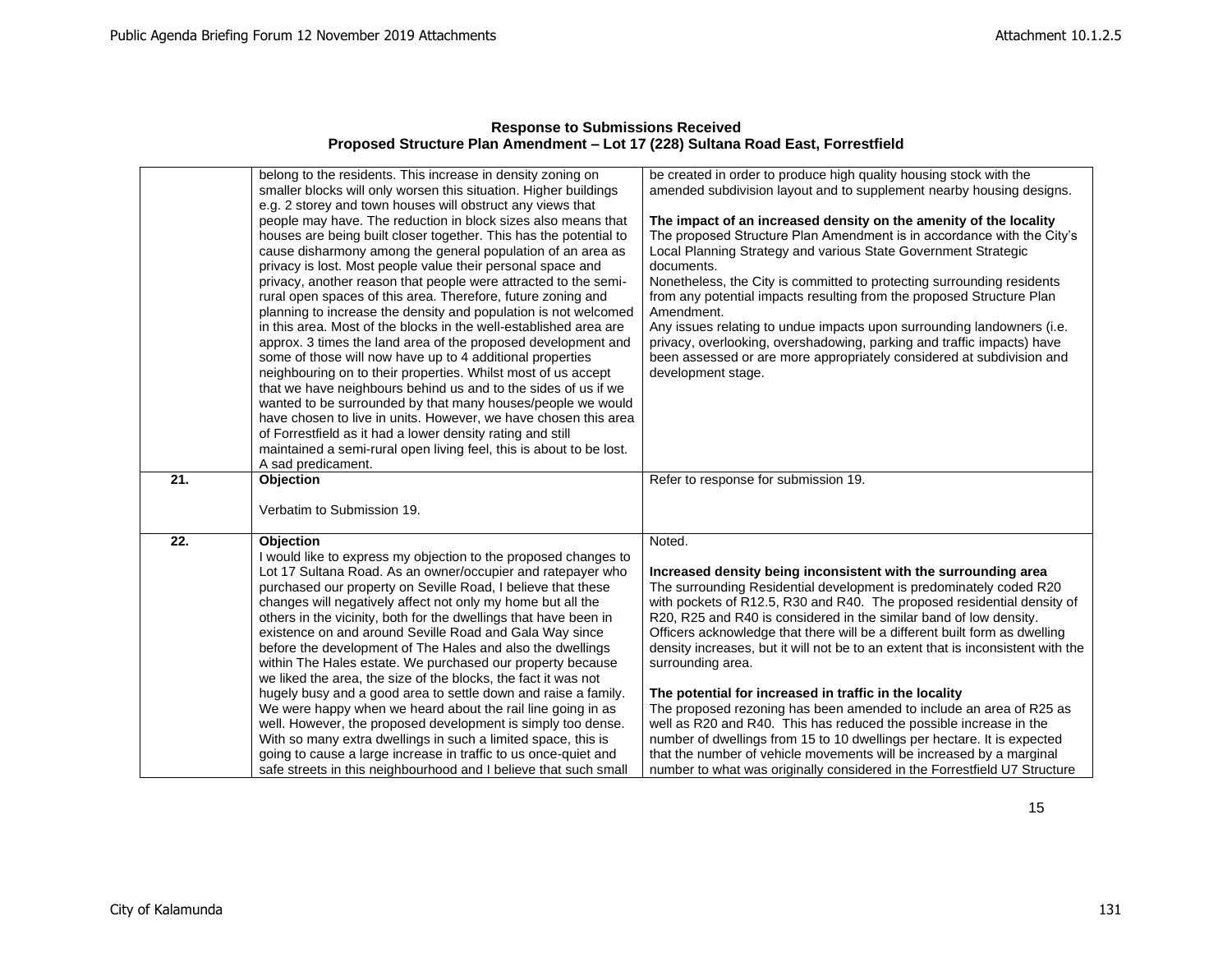|     | dwellings will have very limited space for car parking. We are<br>not an inner-city suburb where street parking is considered the<br>norm and if the area was like that when we were looking to buy<br>our house we never would have bought here. That being said if<br>I was looking to purchase a home I would not want to purchase<br>a house like mine with so much dense housing and crowded<br>streets around it. As such this reflects my belief that it would<br>also result in a decrease in the value of my property. We paid<br>good money for our property and I vehemently object to the<br>density and traffic that I believe this development will cause and<br>do not believe it is fair on all the property owners in this area to<br>have to face a decrease in the value of their properties in these<br>already difficult times. Not only that, but I do not believe the<br>area in question is suited to a development of such density.<br>Simple changes to Quince Lane and Mangosteen Drive will not<br>be sufficient to sustain the large increase in population of the<br>proposed area and the neighbourhood is meant to be one of<br>relaxed family homes not tightly, packed units with people<br>crammed everywhere. I urge all involved to see reason<br>regarding this development and not subject the homeowners in<br>the area to the heartache associated with these unnecessary<br>and unsuitable changes to our beloved neighbourhood. | Plan. In support of the amendment, a Traffic Engineering Report has been<br>provided with the application. The report states the proposed changes to<br>the Structure Plan will not have any negative impact to the surrounding<br>network. The City's has reviewed the report and considers it is acceptable<br>from a traffic engineering perspective. The existing and proposed future<br>road network has capacity to accommodate the density increase. |
|-----|----------------------------------------------------------------------------------------------------------------------------------------------------------------------------------------------------------------------------------------------------------------------------------------------------------------------------------------------------------------------------------------------------------------------------------------------------------------------------------------------------------------------------------------------------------------------------------------------------------------------------------------------------------------------------------------------------------------------------------------------------------------------------------------------------------------------------------------------------------------------------------------------------------------------------------------------------------------------------------------------------------------------------------------------------------------------------------------------------------------------------------------------------------------------------------------------------------------------------------------------------------------------------------------------------------------------------------------------------------------------------------------------------------------------------------------------------------------------------|-------------------------------------------------------------------------------------------------------------------------------------------------------------------------------------------------------------------------------------------------------------------------------------------------------------------------------------------------------------------------------------------------------------------------------------------------------------|
| 23. | <b>Objection</b><br>Verbatim to Submission 22.                                                                                                                                                                                                                                                                                                                                                                                                                                                                                                                                                                                                                                                                                                                                                                                                                                                                                                                                                                                                                                                                                                                                                                                                                                                                                                                                                                                                                             | Refer to response for submission 22.                                                                                                                                                                                                                                                                                                                                                                                                                        |
| 24. | Objection<br>Verbatim to Submission 22.                                                                                                                                                                                                                                                                                                                                                                                                                                                                                                                                                                                                                                                                                                                                                                                                                                                                                                                                                                                                                                                                                                                                                                                                                                                                                                                                                                                                                                    | Refer to response for submission 22.                                                                                                                                                                                                                                                                                                                                                                                                                        |
| 25. | Objection<br>Too dense for the suburbia of Seville Rd and surrounding<br>streets. Loss of huge trees that house nesting birds of prey.<br>Two story house towering over bungalows, loss of privacy.                                                                                                                                                                                                                                                                                                                                                                                                                                                                                                                                                                                                                                                                                                                                                                                                                                                                                                                                                                                                                                                                                                                                                                                                                                                                        | Noted.<br><b>Environmental Impact</b><br>Efforts to retain any remnant vegetation on site can be dealt with at the<br>subdivision phase through the submission of a Local Development Plan.<br>The impact of an increased density on the amenity of the locality                                                                                                                                                                                            |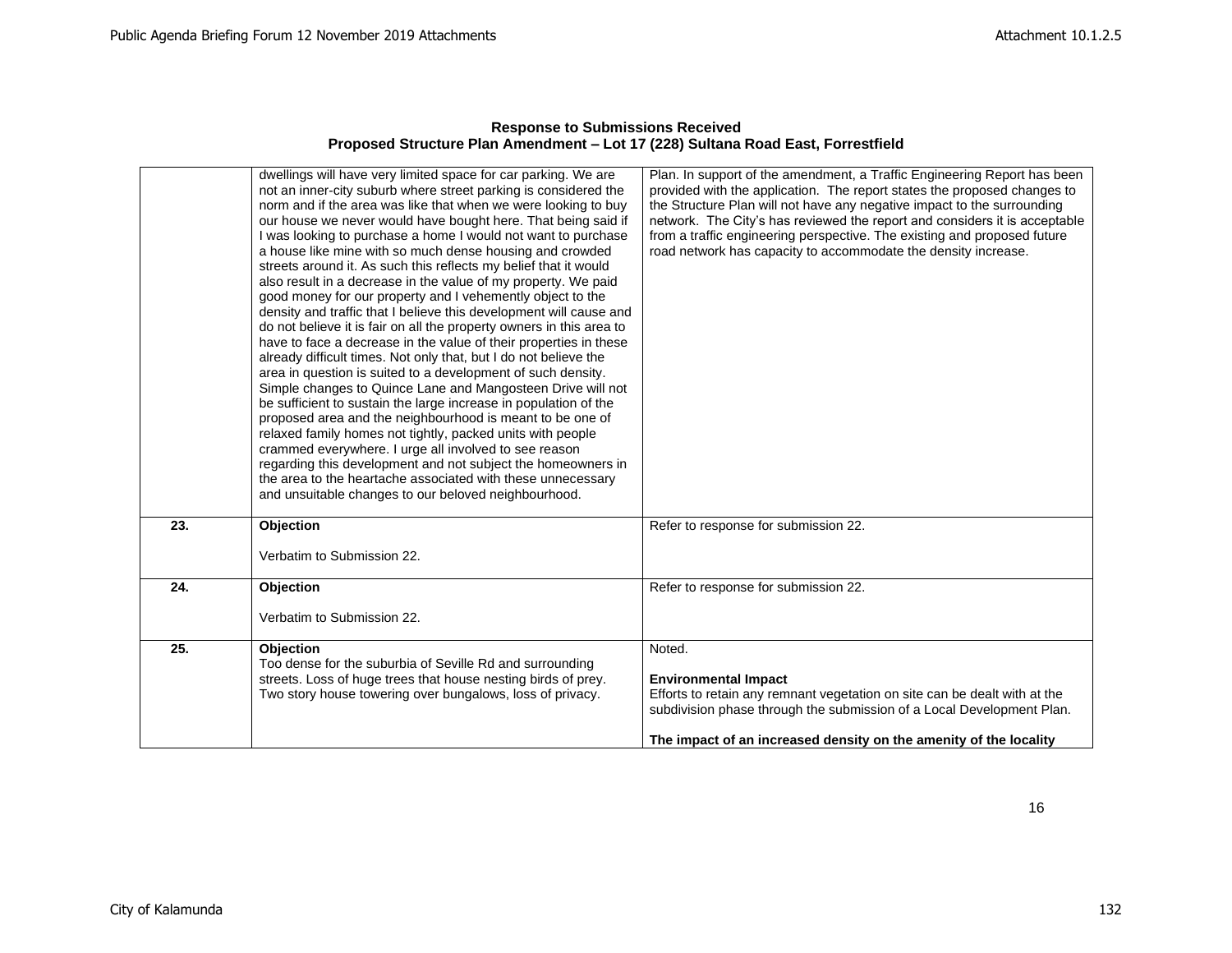|     |                                                                                                                                 | The proposed Structure Plan Amendment is in accordance with the City's<br>Local Planning Strategy and various State Government Strategic<br>documents.<br>Nonetheless, the City is committed to protecting surrounding residents<br>from any potential impacts resulting from the proposed Structure Plan<br>Amendment.<br>Any issues relating to undue impacts upon surrounding landowners (i.e. |
|-----|---------------------------------------------------------------------------------------------------------------------------------|---------------------------------------------------------------------------------------------------------------------------------------------------------------------------------------------------------------------------------------------------------------------------------------------------------------------------------------------------------------------------------------------------|
|     |                                                                                                                                 | privacy, overlooking, overshadowing, parking and traffic impacts) have<br>been assessed or are more appropriately considered at subdivision and<br>development stage.                                                                                                                                                                                                                             |
| 26. | Objection                                                                                                                       | Refer to response for submission 22.                                                                                                                                                                                                                                                                                                                                                              |
|     | Verbatim to Submission 22.                                                                                                      |                                                                                                                                                                                                                                                                                                                                                                                                   |
| 27. | <b>Objection</b>                                                                                                                | Refer to response for Submission 12.                                                                                                                                                                                                                                                                                                                                                              |
|     | Verbatim to Submission 12.                                                                                                      |                                                                                                                                                                                                                                                                                                                                                                                                   |
| 28. | <b>Non-Objection (DFES)</b>                                                                                                     | Noted.                                                                                                                                                                                                                                                                                                                                                                                            |
|     | RE: PROPOSED MINOR AMENDMENT TO STRUCTURE<br>PLAN - LOT 17 (228) SULTANA ROAD EAST,<br>FORRESTFIELD WA 6058                     |                                                                                                                                                                                                                                                                                                                                                                                                   |
|     | I refer to your letter dated 18 June 2019 regarding the                                                                         |                                                                                                                                                                                                                                                                                                                                                                                                   |
|     | submission of a Bushfire Management Plan (BMP) (Revision 1),<br>prepared by WABAL and dated 27 March 2019, as part of the       |                                                                                                                                                                                                                                                                                                                                                                                                   |
|     | above Structure Plan.<br>It should be noted that this advice relates only to State Planning                                     |                                                                                                                                                                                                                                                                                                                                                                                                   |
|     | Policy 3.7 Planning in Bushfire Prone Areas (SPP 3.7) and the<br>Guidelines for Planning in Bushfire Prone Areas (Guidelines).  |                                                                                                                                                                                                                                                                                                                                                                                                   |
|     | It is the responsibility of the proponent to ensure that the<br>proposal complies with all other relevant planning policies and |                                                                                                                                                                                                                                                                                                                                                                                                   |
|     | building regulations where necessary. This advice does not                                                                      |                                                                                                                                                                                                                                                                                                                                                                                                   |
|     | exempt the applicant/proponent from obtaining necessary<br>approvals that may apply to the proposal including planning,         |                                                                                                                                                                                                                                                                                                                                                                                                   |
|     | building, health or any other approvals required by a relevant<br>authority under other written laws.                           |                                                                                                                                                                                                                                                                                                                                                                                                   |
|     | Recommendation – supported compliant application                                                                                |                                                                                                                                                                                                                                                                                                                                                                                                   |